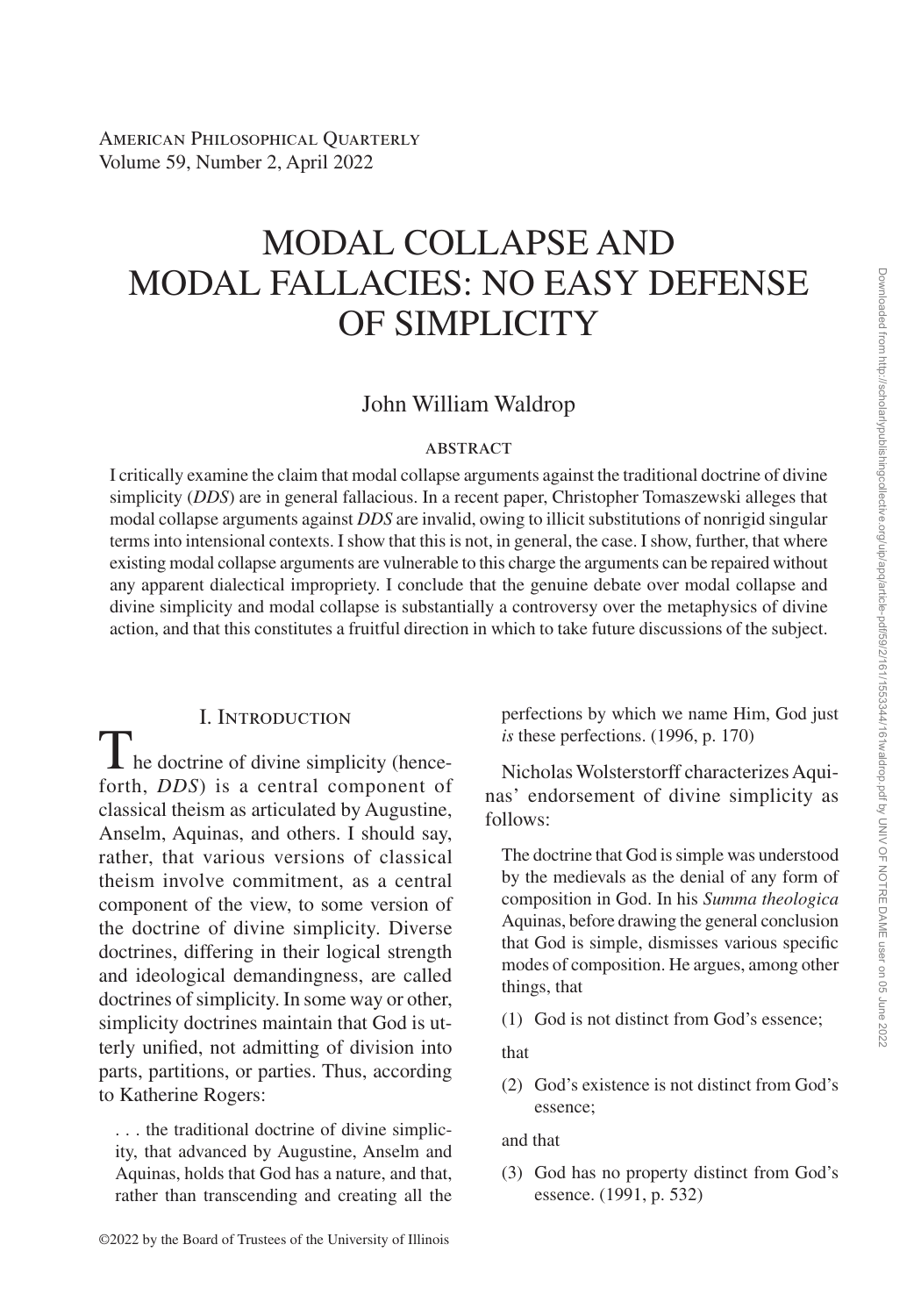Moreover, according to Rogers,

The traditional doctrine denies that God has any properties at all. God is an act . . . an eternal, immutable, absolutely simple act. . . . God simply is an act, and all the words we use to describe God refer to this act. (p. 166)

Other characterizations of *DDS* involve the claim that God is one and the same as God's knowledge and power, the claim that God is pure act, and the claim that God has no nonessential intrinsic properties (e.g., Craig and Moreland 2003, Crisp 2003, Mann 1982, Mullins 2013, Stump 2005, Stump and Kretzmann 1985.) These and other distinctive claims about God derived from *DDS* have provoked suspicion as to the coherence of the doctrine.

One notable family of arguments against the coherence of *DDS* is the family of *modal collapse arguments*. An argument against *DDS* from modal collapse aims to conclude, from *DDS* and plausible or otherwise orthodox premises, that certain of the facts that seem for plausible or otherwise orthodox reasons to be contingent are in fact necessary. This conclusion, the claim that some very general class of putatively contingent facts are in fact necessary, is taken to be a severe issue for proponents of *DDS*.

Modal collapse arguments vary according to which among the corollaries or putative corollaries of *DDS* is taken to entail a modal collapse. For example, we ought to distinguish between modal collapse arguments that focus on the identification of God with God's perfections, and those that focus on the identification of God with the *actus purus* of Aquinas. Variation among modal collapse arguments owes also to variation in the type of modal collapse envisioned: some modal collapse arguments purport to threaten only the contingency of God's free choice to create a world, others purport to threaten contingency of anything at all.

Recently, it has been claimed that modal collapse arguments *in general* fail. That is, try as one might, no extant modal collapse argument can succeed without serious rehabilitation. In a recent article, Christopher Tomaszewski (2019) argues that modal collapse arguments depend upon modal inferences that are patently fallacious. In particular, Tomaszewski highlights what he takes to be a paradigm modal collapse argument and demonstrates in it a modal fallacy that he takes to be ubiquitous among modal collapse arguments. Thus, according to Tomaszewski, proponents of *DDS* need not respond to modal collapse arguments in the defensive mode: rather, the onus is on the detractors of *DDS* to proffer a modal collapse argument that is so much as valid.

After summarizing Tomaszewski's attack on modal collapse arguments, I will contest Tomaszewski's central claims. I argue that, Tomaszewski's more parochial claims notwithstanding, little of interest follows from the fallaciousness of the arguments he discusses. That is, contrary to what Tomaszewski maintains, there plainly are modal collapse arguments that are immune to Tomaszewski's critique. I will also argue that with respect to the specific modal collapse arguments discussed Tomaszewski is likewise mistaken: the arguments can be repaired so as to be no-longer fallacious, and this much can be accomplished without any apparent dialectical impropriety.

In all of this, I claim, what is at issue is *not* the logic of modal collapse arguments. If I am right, there are no interesting logical problems with modal collapse arguments just as such. Rather, what is at issue is a host of open questions concerning the metaphysics of divine action. And it is positive answers to *these* questions that should guide future discussions of divine simplicity and modal collapse.

I turn now to Tomaszewski's critique.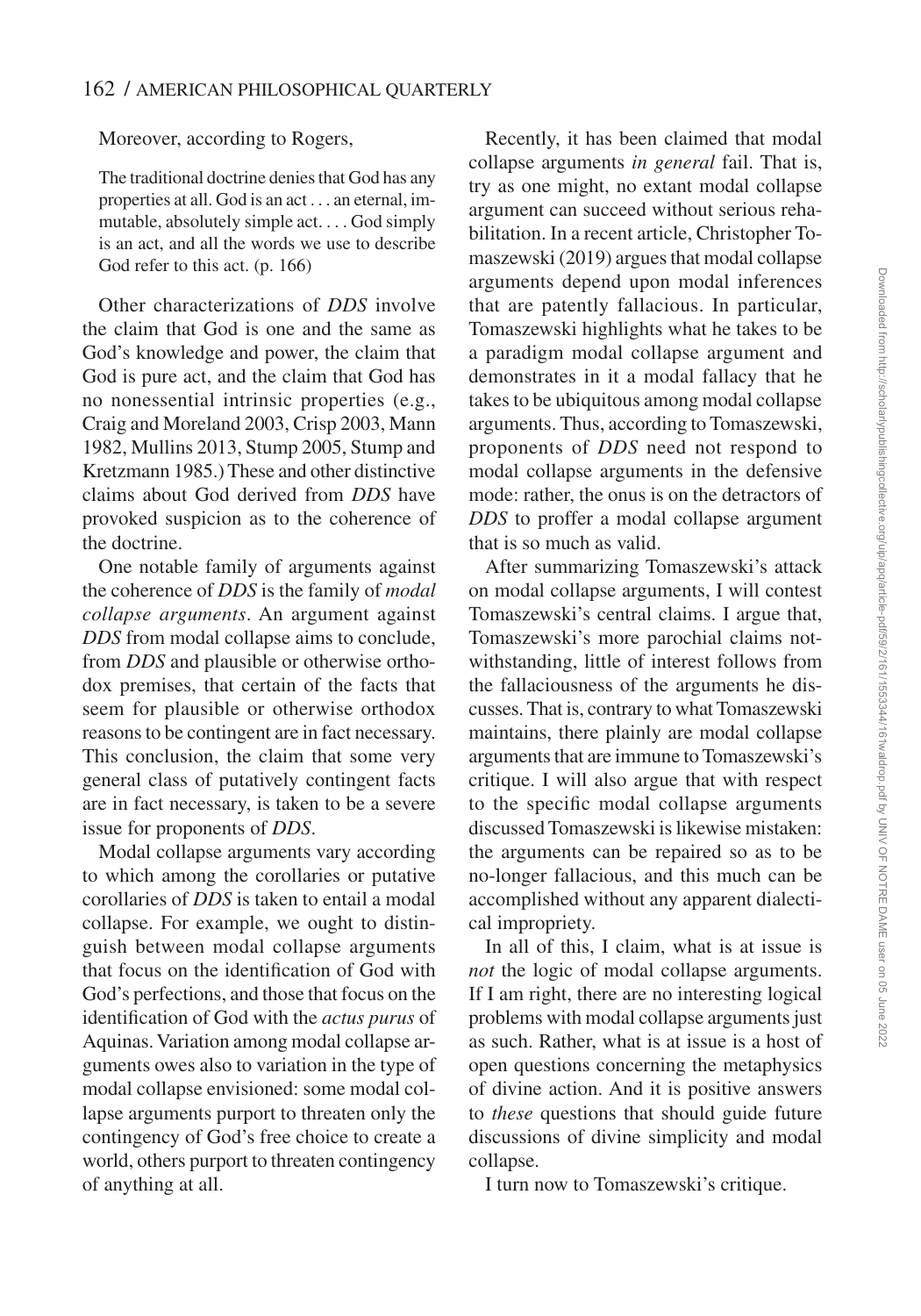# II. Summary of TOMASZEWSKI'S CRITIQUE

Consider that, according to some versions of the doctrine of divine simplicity, God is not to be distinguished from God's single and perfect act, which, given that God created the world, is a divine *creative* act. God is thus taken to be identical to God's act of creation. This is understood to be a close corollary of *DDS*.

Christopher Tomaszewski takes the following to be a paradigmatic modal collapse argument against *DDS* due to Ryan Mullins (2016):

On divine simplicity God's essence is identical to His existence. Also, God's one simple act is identical to His essence/existence. God's act of creation is identical to this one simple act, and so identical to God's essence/existence. God exists of absolute necessity. So His act of creation is of absolute necessity since it is identical to His essence/existence. (p. 138)

Again, we are here dealing with the puzzling claim that God is one and the same as God's act of creation. Given that there is such an act (i.e., given that God created the world and all of its denizens), *DDS* entails that God is identical to that very act. But then, as the argument purports to show, God's act of creation is necessary—being, as it is, identical with something that exists of necessity, namely, God.

Before dealing with Tomaszewski's reconstruction of Mullins' argument, two notes are in order.

First, where Tomaszewski opts to reconstruct Mullins' argument by employing the functional singular term "God's act of creation" to designate God's act of creation, we will proceed by designating God's act of creation with the definite description "the divine creative act." This alteration in nomenclature will ease the discussion considerably, and nothing of substance in what follows hangs on it. I'll on occasion write as though

Tomaszewski himself adopts this nomenclature, under the understanding that everything said about Tomaszewski's arguments under this guise applies *mutatis mutandis* to what Tomaszewski actually says.

Second, in order to bring out the fatalistic import of the sought-after conclusion, we stipulate that our terms designating God's act of creation will descriptively pick out God's act as effecting the creation of every individual that actually exists and of every state of affairs that actually obtains. Put another way, "the divine creative act" is stipulated to effect a specific and comprehensive state of affairs: it determines a unique possible world.<sup>1</sup> In this, we are following Tomaszewski's reconstruction of the argument.<sup>2</sup>

Given these considerations, we follow Tomaszewski in rendering Mullins' modal collapse argument against *DDS* as follows:

- (1) Necessarily, God exists.
- (2) God is identical to the divine creative act.
- (3) Necessarily, the divine creative act exists.

The conclusion, given our maximal and maximally specific interpretation of "the divine creative act," is taken to entail the fatalistic conclusion: nothing in the creation could have been other than it actually is. The argument can be succinctly formalized:

- (1) ◻∃*x* (*x* = God)
- $(2)$  God =  $\alpha Cx$
- (3) ◻∃*x* (*x* = ℩*yCy*)

Where "℩*xCx*" translates the definite description "the divine creative act." Call this argument "the basic argument."

(A brief word about the iota operator. The iota operator is a singular-term forming operator on open sentences or one-place predicates. Where *F* is a one place predicate, " $xFx$ " should be read as "the *x* such that *x* is  $F$ ." In the case of " $\alpha$ *xCx*," we read it as "the *x* such that *x* is a divine creative act," or simply "the divine creative act." Singular terms formed by the iota operator are taken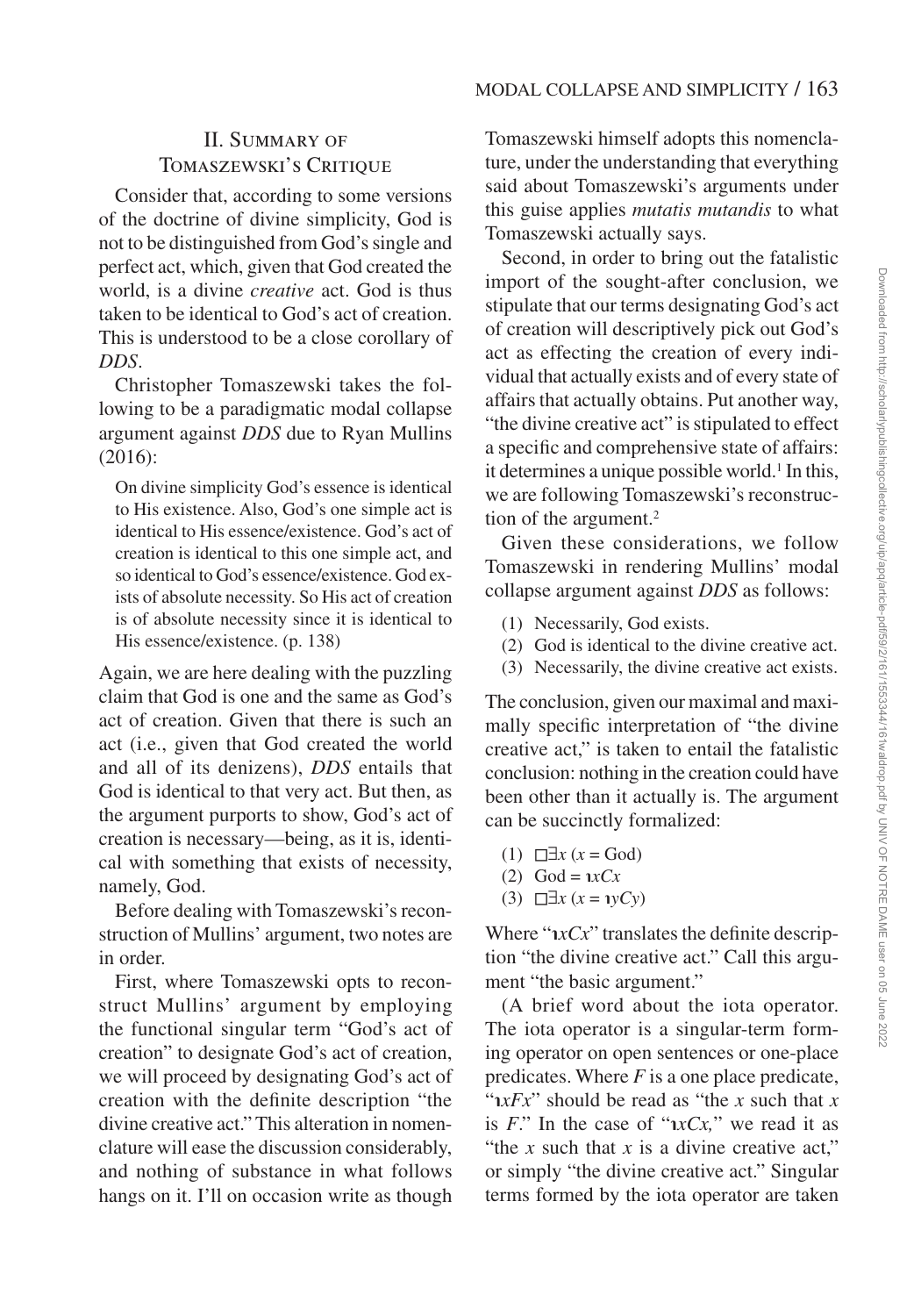to behave, in context, like Russellian definite descriptions.)

What, then, is the matter with this argument, so construed? Tomaszewski proposes to fault the above argument on sheer logical grounds, citing Quinean worries about the propriety of substituting co-referring terms into referentially opaque contexts. In particular, Tomaszewski draws a parallel between the above argument and the notoriously problematic argument due to Quine:

- (4) Necessarily, nine is greater than seven.
- (5) Nine is the number of the planets.
- (6) Necessarily, the number of the planets is greater than seven.

The argument's two premises are true, and the conclusion is false: the argument is invalid. But this fallacious Quinean argument is a mere line-for-line terminological variant of the basic argument. The standard collapse argument is surely likewise invalid. Invalidity is supposed to result, as for the Quinean argument, from the illicit substitution of a (perhaps) nonrigid singular term in (2) for a singular term occurring inside the scope of a modal operator in (1). Definite descriptions such as "the divine creative act" or "the number of the planets" are not in general guaranteed to have the same designatum, if they so much as designate anything at all, at all counterfactual circumstances. For that reason, it is in general inappropriate to substitute such descriptions for co-referring singular terms in modal contexts. So, then, the argument for modal collapse is taken to be invalid.

Tomaszewski suggests several means by which the opponent of *DDS* might repair the argument, *namely*, (*i*) switching out (2) for its necessitation, (*ii*) claiming rigidity for both singular terms flanking the identity sign in (2), and (*iii*) rendering the premises as claims *de re* about God and the divine creative act. Tomaszewski finds each of these strategies wanting and concludes that the modal collapse argument is invalid and unsalvageably so.

In what follows, we'll revisit Tomaszewski's negative appraisal of Mullins' argument, as well as Tomaszewski's responses to the suggested repairs thereof. For now, we'll say that the claim that Tomaszewski takes himself to have established is what we may call "FALLACY":

FALLACY: Mullins' modal collapse argument against DDS is invalid

And it is this claim that we'll spend the bulk of the paper addressing.

But FALLACY, all by itself, appears to be a somewhat parochial thesis. Not so, according to Tomaszewski. For Tomaszewski takes the import of FALLACY to be that of establishing that modal collapse arguments *in general* are invalid. Indeed, Mullins' modal collapse argument against *DDS* is here held up as a paradigm for the wider family of modal collapse arguments, so that its damnable fallaciousness is supposed to carry over to modal collapse arguments in general:

For the sake of concreteness and convenience, and because Mullins's is the simplest and most direct statement of the argument of which I am aware (indeed, so simple and direct that I won't bother to paraphrase or explicate it here), I will work with his version. But it should be clear that my criticism will apply equally to any reasonable formalization of the argument as it has been given elsewhere by other authors, including all those I mention. (p. 277)

This amounts to an endorsement of a further, stronger thesis, GENERALITY:

GENERALITY: Modal collapse arguments against *DDS* in general are invalid.

Because of the supposed robust similarities between Mullins' argument and modal collapse arguments more generally, GENERALITY is taken to enjoy some nonnegligible measure of warrant in virtue of Tomaszewski's establishment of FALLACY. However, GENERALITY is the chief payload of Tomaszewski's paper. For in light of the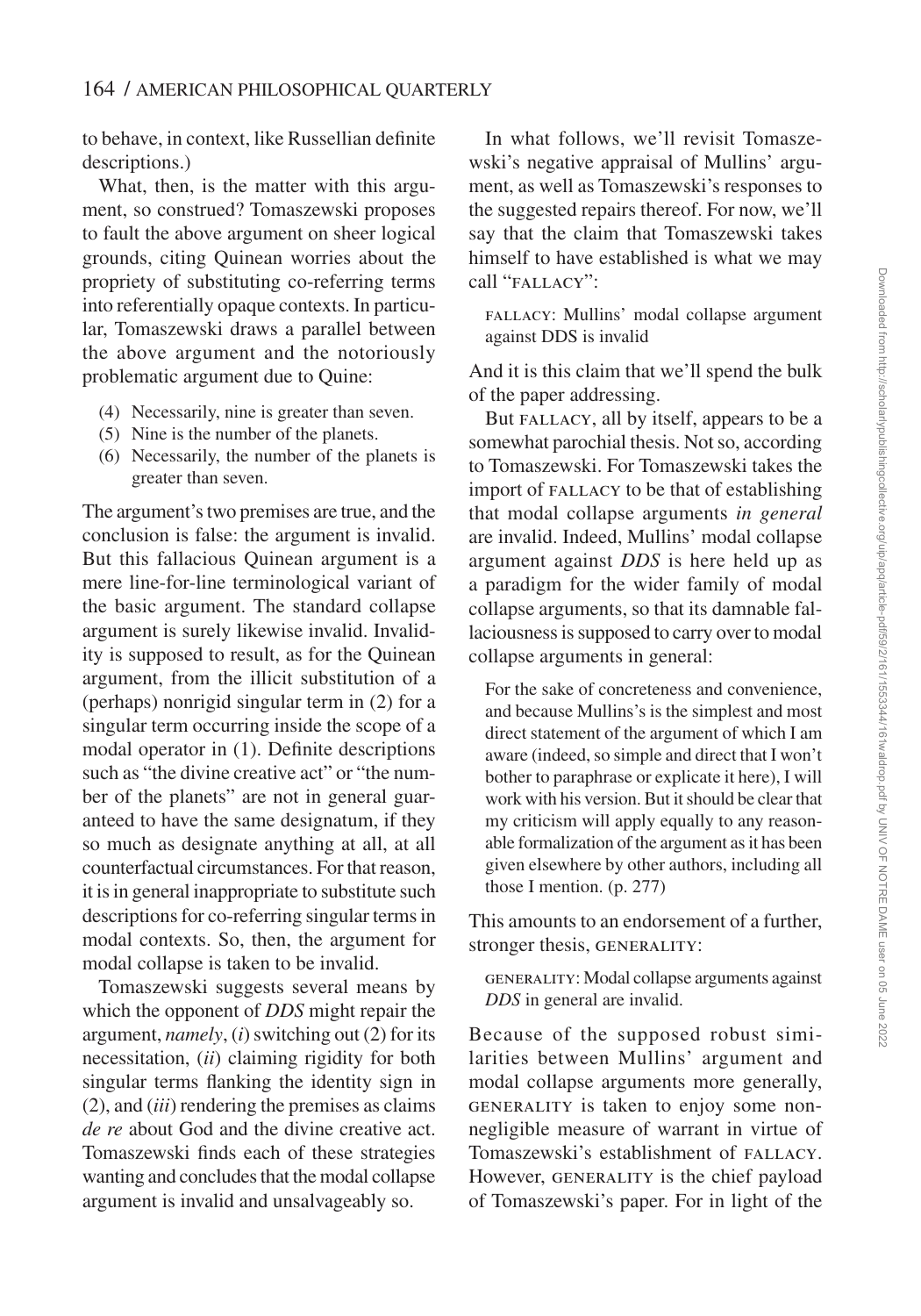refutation of Mullins' modal collapse argument, Tomaszewski recommends a reevaluation of the dialectic between proponents and adversaries of *DDS*:

I [. . .] examine one very common form of this argument from modal collapse and show that it is invalid. So, the defenders of DDS have been too quick in conceding the force of the argument from modal collapse. Instead of there being a burden on the defenders of DDS to show that some premiss in the argument from modal collapse is false, there is a burden on those who pose such an argument to show that there is some version of it which is demonstrably valid. (p. 276)

Given the greater importance of GENERALITY, we'll first investigate it before turning to a sustained investigation of FALLACY.

### III. Against Generality

GENERALITY, as we've construed it, is a claim to the effect that modal collapse arguments in general are fallacious—in the same way that Mullins' argument is purported to be fallacious. I am not here prepared to give an account of what constitutes a modal collapse argument just as such. Happily, Tomaszewski cites several examples to which we can appeal. We will thus only consider versions of the modal collapse argument that Tomaszewski puts forward as exemplary cases.

In order for Tomaszewski's maneuver to successfully go through, a number of conditions must be in place. FALLACY, a thesis about a certain putatively paradigmatic modal collapse argument, is supposed to lend support to GENERALITY, a thesis about modal collapse arguments in general. A necessary but by no means sufficient condition for the success of Tomaszewski's project is that all (or most) extant run-of-the-mill modal collapse arguments be structurally similar to what we've identified as the basic argument. Tomaszewski's rebuttal is meant to deflect collapse arguments of a certain logical shape—those with nonrigid singular terms occurring inside the scope of this or that modal operator. So, it is critical that all modal collapse arguments that are taken to have a fighting chance against *DDS* be structurally similar to the basic argument in just the right ways.

But it appears that some modal collapse arguments do not fit into this argumentative procrustean bed. Take, for example, the argument due to Craig and Moreland:

If God is identical with his essence, then God cannot know or do anything different from what he knows and does. He can have no contingent knowledge or action, for everything about him is essential to him. But in that case all modal distinctions collapse, and everything becomes necessary. Since *God knows that p* is logically equivalent to *p is true*, the necessity of the former entails the necessity of the latter. Thus, divine simplicity leads to an extreme fatalism, according to which everything that happens does so, not with temporal necessity, but with logical necessity. (2003, p. 525)

According to Tomaszewski, this is a bona fide modal collapse argument. By GENERAL-ITY, this argument is supposed to be vitiated by substitution fallacies in much the way that the basic argument was supposed to be so-vitiated. But it is utterly mysterious how Tomaszewski's rebuttal is meant to apply to this argument. We can render the argument as follows:

- (1) Necessarily, God exists
- (7) Necessarily, if God knows *p* then God essentially knows *p*
- (8) Necessarily, God knows *p* if and only if *p* is true
- (9) Therefore, necessarily, *p* is true if and only if *p* is necessarily true

Where  $(1)$  is as before,  $(7)$  is taken to be a deliverance of *DDS*, (8)-left-to-right just expresses the truism that knowledge entails truth, (8)-right-to-left is an expression of the doctrine of omniscience, and (9) is the conclusion of the argument. Letting "*K*" be an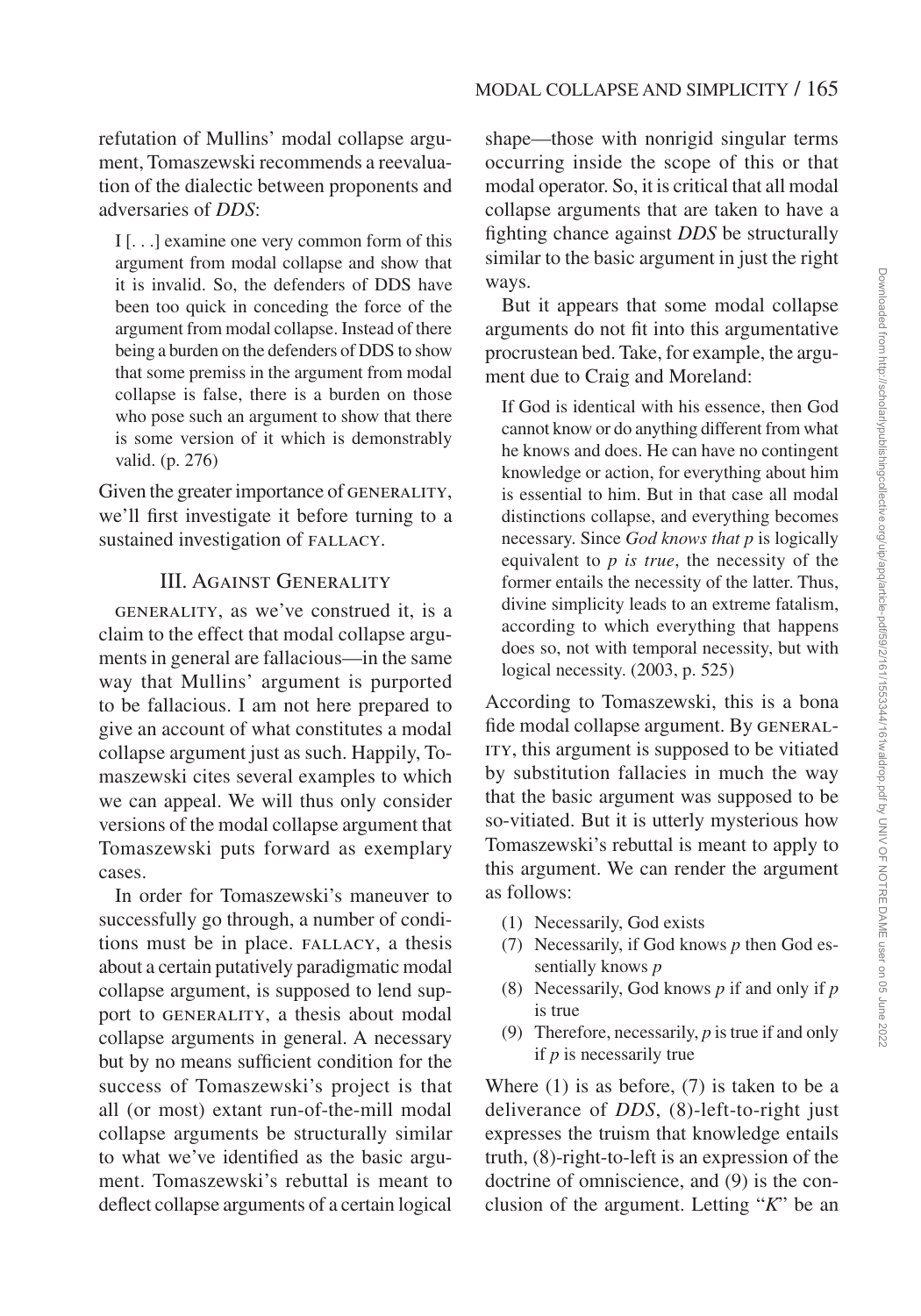operator for divine knowledge, so that "*Kp*" symbolizes the proposition that God knows that  $p$ , and if we allow for quantification into sentence position, the argument can be formalized:

- (1)  $□∃x (x = God)$
- (7)  $\forall p \Box (Kp \rightarrow \Box Kp)^3$

$$
(8) \quad \forall p \; \Box(Kp \equiv p)
$$

 $(9) \forall p \Box (p \equiv \Box p)$ 

But where, in this argument, are the Quinean substitution improprieties? Where, for that matter, are any of the features of the standard collapse argument on which Tomaszewski's rebuttal depends? They appear to be wholly absent. There aren't any nonrigid singular terms in the argument whatever. *A fortiori* there aren't any such terms on whose substitutability into modal contexts the argument depends. So even if we grant FALLACY, we do not apparently have any good reason to accept GENERALITY. There are plainly some bona fide modal collapse arguments to which this criticism does not apply.

In the case of Craig and Moreland's argument against *DDS*, we rejected GENERALITY for mere structural reasons—there simply isn't the right logical machinery in the argument for Tomaszewski's charges to be applicable. But the case for GENERALITY looks no better if we review arguments that cannot be exonerated on structural grounds alone. Consider the argument due to Brian Leftow, quoted in full by Tomaszewski:

On DDS, nothing in God is really distinct from anything else in Him. If so, then everything wholly within God—everything intrinsic to God—is identical with everything else in God. Suppose, then, that God's intentions are wholly within God. If they are, it follows that they are all identical: God has just one intention. Further,  $God's intention = His essence. God has His es$ sence necessarily. So, it seems to follow that He has His actual intention necessarily. But then it seems that He necessarily wills just what He does: that He could not have willed otherwise. (2015, p. 48)

This argument appears to be a suitable target for Tomaszewski's rebuttal. We might regiment it thus:

- (10) The divine intention is identical to God's essence
- (11) Necessarily, God has God's essence
- (12) Necessarily, God has the divine intention

Which we can symbolize as follows:

- $(10)$   $\mathbf{r}x\mathbf{I}x = E$
- $(11)$   $\Box$  has(God, E)
- $(12)$   $\Box$  has  $(\text{God}, \textit{1xIx})$

Where we let " $x/x$ " and "*E*" translate "the divine intention" and "God's essence," respectively. Put in this form, the argument appears to be vulnerable to Tomaszewski's rebuttal just as Mullins' argument is supposed to be. Indeed, put in this form, the argument does commit a fallacy of substitution: (10), as it is, does not make (12) an admissible substitution instance of (11). But it's not clear that the above *is* a faithful rendering of the argument. The conclusion of Leftow's argument is *not* the claim that God has God's intention necessarily. Rather, the conclusion of the argument is that God has God's *actual* intention necessarily.

We can thus revisit the question of regimentation in favor of the following:

- (10) The divine intention is identical to God's essence
- (11) Necessarily, God has God's essence
- (12\*) Necessarily, God has the actual divine intention

In which (12\*) replaces our original (12). And once we have enriched our modal language in the appropriate way so as to permit talk of actuality and its cognates, we can give the above argument a corresponding formalization as follows:

 $(10)$   $\mathbf{r}x\mathbf{I}x = E$  $(11)$   $\Box$  has(God, *E*)  $(12^*)$   $\Box$  has (God,  $\iota x \mathcal{Q} Ix$ )

The only difference concerns (12\*), in which the definite description "the divine intention"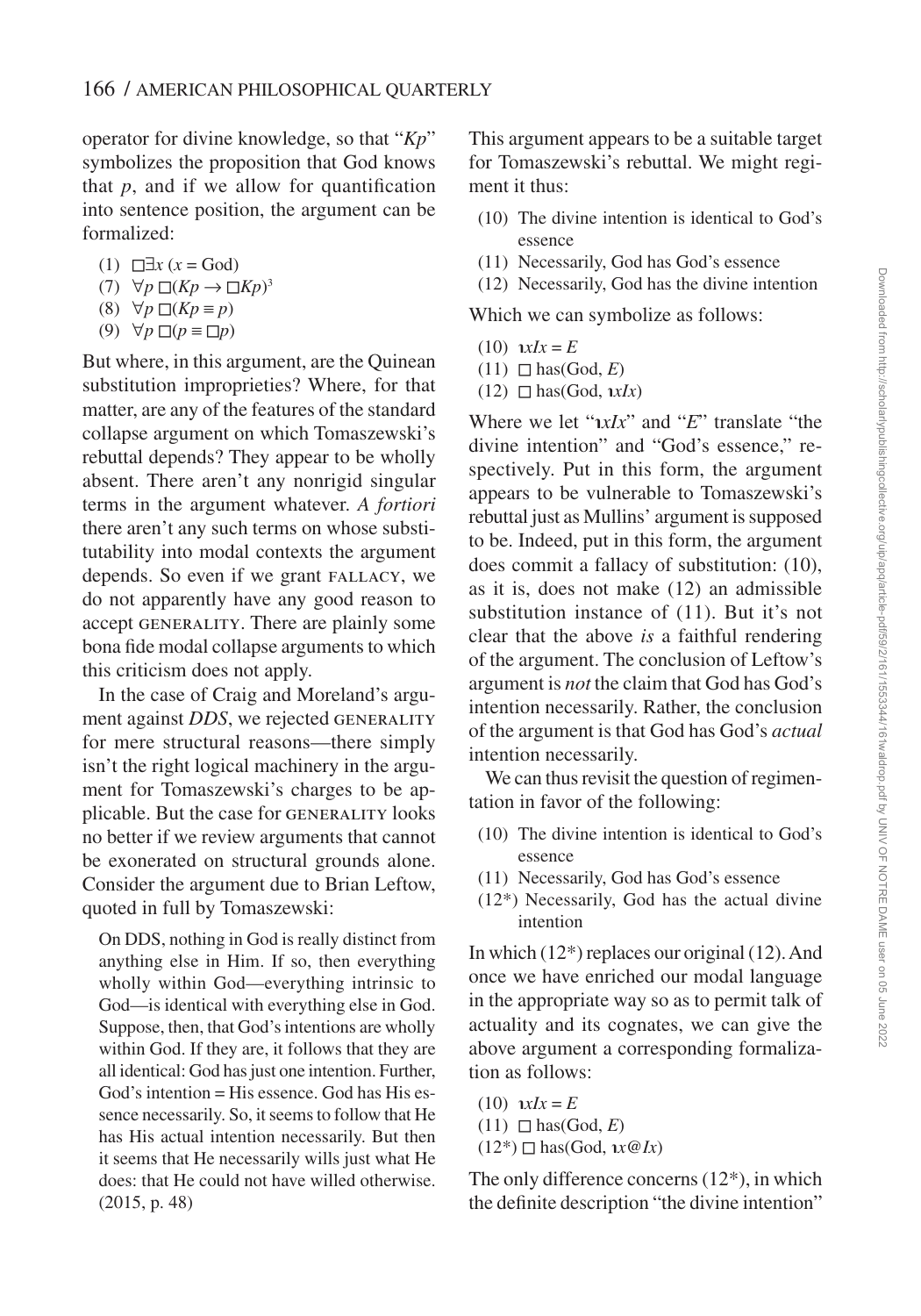has been replaced by the actualized-description "the actual divine intention," which is translated as "℩*x@Ix*."

But *this* argument is not guilty of any improper substitutions of nonrigid singular terms into a modal context. The only nonrigid singular term in the argument is the definite description "the divine intention" occurring in (10). "God," being a proper name, is rigid. Since God has His essence essentially, "God's essence" is likewise rigid. As for the singular term substituted for "God's essence" in (11), *viz*, "the actual divine intention," its rigidity follows from the fact that definite descriptions, when indexed to a designated world by an actuality operator, become rigid.<sup>4</sup>

Leftow's argument is valid, as witnessed by the following stepwise inferences. Assuming that we're discussing modal collapse arguments in the actual world (where else would we do it?), we get the following premise for free:

 $(13)$   $\lambda x = \lambda x \omega Ix$ 

That is, the divine intention is identical to the *actual* divine intention. Just as someone robbed the bank if and only if someone actually robbed the bank, so too the bank robber is identical to, is none other than, the actual bank robber. Given (13),

 $(14)$   $\alpha Q/x = E$ 

is an admissible substitution instance of (10). But given that (14) contains no nonrigid singular terms whatever, we are permitted to infer (12\*) as an admissible substitution instance of (11)—no Quinean quibbles stand in our way.

Given what we've said concerning Leftow's argument, GENERALITY fails even for some modal collapse arguments that cannot be excluded on structural grounds alone. There plainly are some such arguments whose validity is not called in to question by concerns about substitution into modal contexts. We can now investigate Tomaszewski's weaker thesis, FALLACY, concerning the supposed invalidity of Mullins' modal collapse argument.

### IV. Mullins' Argument

Recall that the original argument due to Ryan Mullins was supposed to be vitiated by an improper substitution of co-referential singular terms into a modal context. This much is true if we construe Mullins' argument along the lines of what we called the basic argument. In the previous section we saw that not all modal collapse arguments in the literature are vulnerable to these charges in the same way.

In observing Brian Leftow's modal collapse argument against DDS, we found that a faithful reading of the argument yields a demonstratively valid modal collapse argument. A faithful reading of Leftow's argument will dignify the distinction between ordinary definite descriptions like "the divine intention" and actually-rigidified descriptions like "the actual divine intention." Once this distinction is marked, the argument's conclusion can be seen to follow from the premises, unhindered by any concerns about substitutivity.

The obvious corresponding way to repair Mullins' collapse argument is to make sure that all of the singular terms occurring in any of its premises are *rigid* (and, therefore, truth-preservingly substitutable in modal contexts). And this requires only slight modification. If we once again employ the language of actuality, an improved argument is the following:

- (1) Necessarily, God exists.
- (2\*) God is identical to the actual divine creative act.
- (3\*) Necessarily, the actual divine creative act exists.

Which can be formalized as follows:

- (1) ◻∃*x* (*x* = God)
- $(2^*)$  God =  $\iota x \mathcal{Q} C_x$
- (3\*) ◻∃*x* (*x* = ℩*y@Cy*)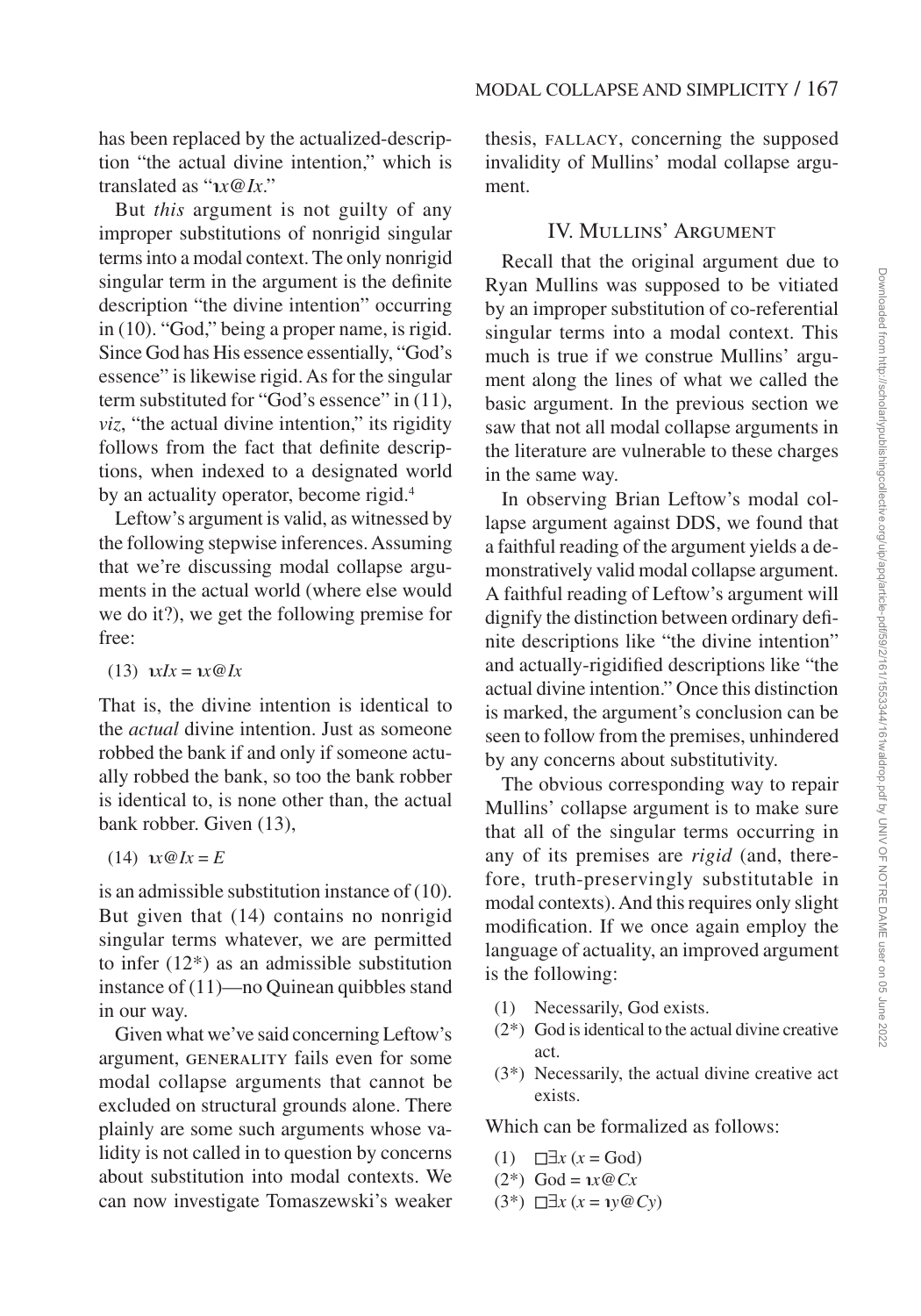#### 168 / AMERICAN PHILOSOPHICAL QUARTERLY

(1) is just as before. The argument has only been altered so as to ensure that all of the singular terms throughout are in fact rigid. (3\*) is an admissible substitution instance of  $(1)$ , and so the argument is valid. That  $(3^*)$ is a valid substitution instance of (1) follows from (2\*), in which both terms flanking the identity symbol are rigid. That the singular terms flanking the identity symbol in (2\*) are both rigid can be easily shown. "God," being a proper name, is rigid, and as we've already seen, actualized definite descriptions such as "the actual divine creative act" are likewise rigid.

Moreover, assuming, once again, that (2) and the new  $(2^*)$  are to be both evaluated at the actual world,  $(2^*)$  is entailed by premise (2) of the standard collapse argument, since it is trivial that

$$
(15) xCx = x@Cx.
$$

That is, the divine creative act is one and the same as the *actual* divine creative act. Neither (2) nor (15) has any singular terms inside the scope of any modal operators whatever, so no concerns about referential opacity prevent us from inferring  $(2^*)$  as a substitution instance of (2). Given all of this, (2\*) is equivalent to or weaker than (2), which Tomaszewski takes the proponent of *DDS* to be committed to. We thus take them also to be committed to  $(2^*)$ , which, in tandem with premise (1), entails (3\*), the conclusion. Call this argument "the actuality argument."

The defender of *DDS* cannot avoid the conclusion of the actuality argument by raising accusations of modal fallacy—the argument contains no modal fallacies whatever. What we have, as an answer to Tomaszewski's challenge is a modal collapse argument that is demonstrably valid.

#### V. Action and Actuality

We have seen that there are modal collapse arguments that do not suffer from any debilitating substitution fallacies. Moreover,

I've provided an argument that, if it is not a straightforward reconstruction of Mullins' argument, is nonetheless a valid modal collapse argument whose premises follow from those of Mullins' argument. It is not apparently open to the defender of *DDS* to deny any of the premises—the first is a commitment of classical theism at least as basic as *DDS*, and the second follows from premises to which the defender of *DDS* is committed. The natural way, and, indeed, the only plausible way, for the defender of *DDS* to avoid modal collapse on the basis of the new and improved argument is to deny that the conclusion, the claim that the actual divine creative act necessarily exists, has any fatalistic import.

To this end, the sensitive defender of *DDS* will no doubt claim that there is something like an open metaphysical question concerning the metaphysics of divine action that is crucially relevant to these matters. We'll frame this issue thusly: any important and relevant metaphysical connection between the conclusion of the actuality argument and fatalism depends on something like the following essentialist thesis concerning divine action:

(E) Necessarily, something is a divine creative act only if it is essentially the unique divine creative act

This comes out in the distinction between (3), the conclusion of the basic argument, and (3\*), the conclusion of the actuality argument. Given (E) and the necessary existence of the actual divine creative act, it follows that the creation and all of the seemingly contingent facts about the creation are necessary.

By my lights, (E) is pretty plausible. Suppose (E) is false. Then there could have been something that would have been a divine creative act but would only accidentally be such. This much is baffling to me. I am mystified at the suggestion that a divine creative act, an act that in fact makes the difference between a world in which God alone exists and a world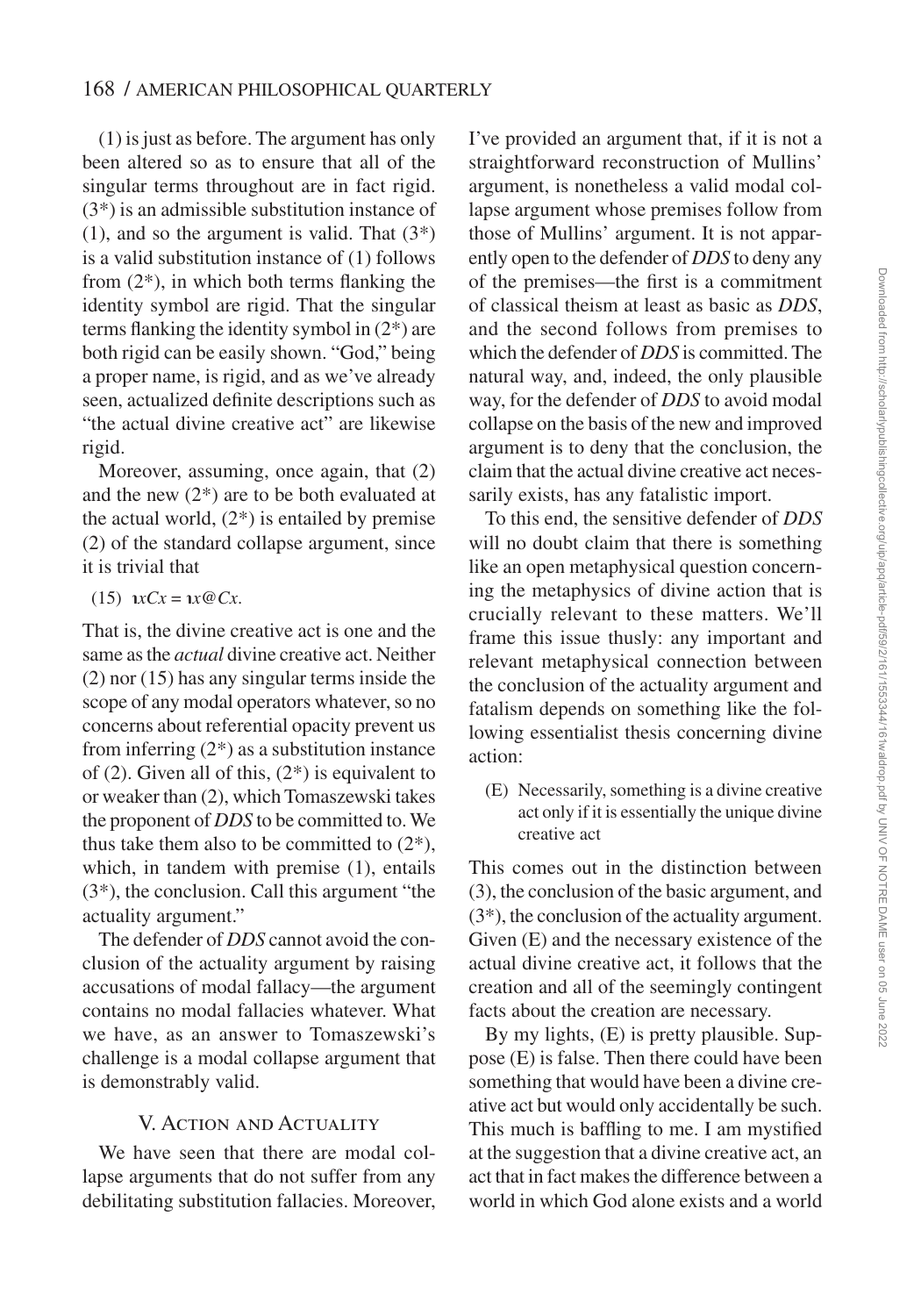in which God coexists with Richard Nixon and the rest of creation, could be other than a divine creative act. But, for that matter, I am also baffled by the suggestion that God is identical to any act, as is entailed by *DDS*. The proponents of *DDS* are not beholden to my metaphysical intuitions, such as they are.

Indeed, so says the defender of *DDS*, (E) can be consistently denied. And, indeed, the defender of *DDS* will, no doubt, in the face of the actuality argument, appeal to accounts of the metaphysics of divine action according to which a divine creative act can be such without being essentially a divine creative act. But notice, then, that the disagreement over modal collapse turns out to be a disagreement over the status of (E); and in this case there's no work for allegations of modal fallacy to do anymore. The threat of modal collapse, considered as motivated by the actuality argument, stands or falls on the status of the essentialist thesis (E) concerning the metaphysics of divine action.

But the correspondence between modal collapse and the essentialist doctrine (E) is hardly limited to a consideration of the actuality argument. The same is true of the original, putatively fallacious, version of Mullins' modal collapse argument—the basic argument. We've said that the disagreement between the defender of *DDS* and the proponent of modal collapse, in the case of the actuality argument, comes down to the status of the essentialist doctrine (E): the proponent of the modal collapse argument presupposes it, the defender of *DDS*, on pain of modal collapse, is forced to deny it. Now, take seriously the suggestion that the opponent of *DDS* here presupposes something like (E) and suppose further that we incorporate this essentialist presupposition as a third premise in the original, putatively fallacious modal collapse argument. Read no longer as enthymematic, the argument looks like this:

- (1) Necessarily, God exists.
- (2) God is identical to the divine creative act.
- (E) Necessarily, something is a divine creative act only if it is essentially a divine creative act
- (3) Necessarily, the divine creative act exists.

And the argument, so construed, is *valid*. For (2) and (E) together entail that God is identical to something that is essentially a divine creative act. From this and (1) we get the conclusion, (3), and fatalism. Call this argument "the enthymeme argument." Thus, the status of modal collapse, seen from this vantage, and by the lights of *both* the actuality argument and the enthymeme argument, stands or falls based on whether or not (E) is true.

To recap: the basic argument, for want of validity, prompted us to consider a repaired argument—the actuality argument. The actuality argument is neither invalid nor can its premises apparently be denied by the defender of *DDS*. In light of the actuality argument, the defender of *DDS* must make a distinction as regards the metaphysics of divine action—between (E) and its denial. But, once this distinction has been made, it is not clear how deep the original basic argument's invalidity goes. If we assume that opponents of *DDS* are tacitly assuming (E), then this immediately suggests a straightforward, valid reconstruction of Mullins' argument: the enthymeme argument. Thus, in the cases of *both* the actuality argument and the enthymeme argument, the disagreement between opponents and proponents of *DDS* is over the metaphysics of divine action.

### VI. Repairs and Responses

We've discussed two ways of repairing Mullins' modal collapse argument. On the face of it, they are valid modal collapse arguments to which the defender of DDS is obliged to give response—against them, no Tomaszewskian charges of modal-logical fallacy will succeed. Perhaps Tomaszewski will wish to impugn such arguments all the same. For the remainder of this paper, I'll consider what Tomaszewski says about attempts to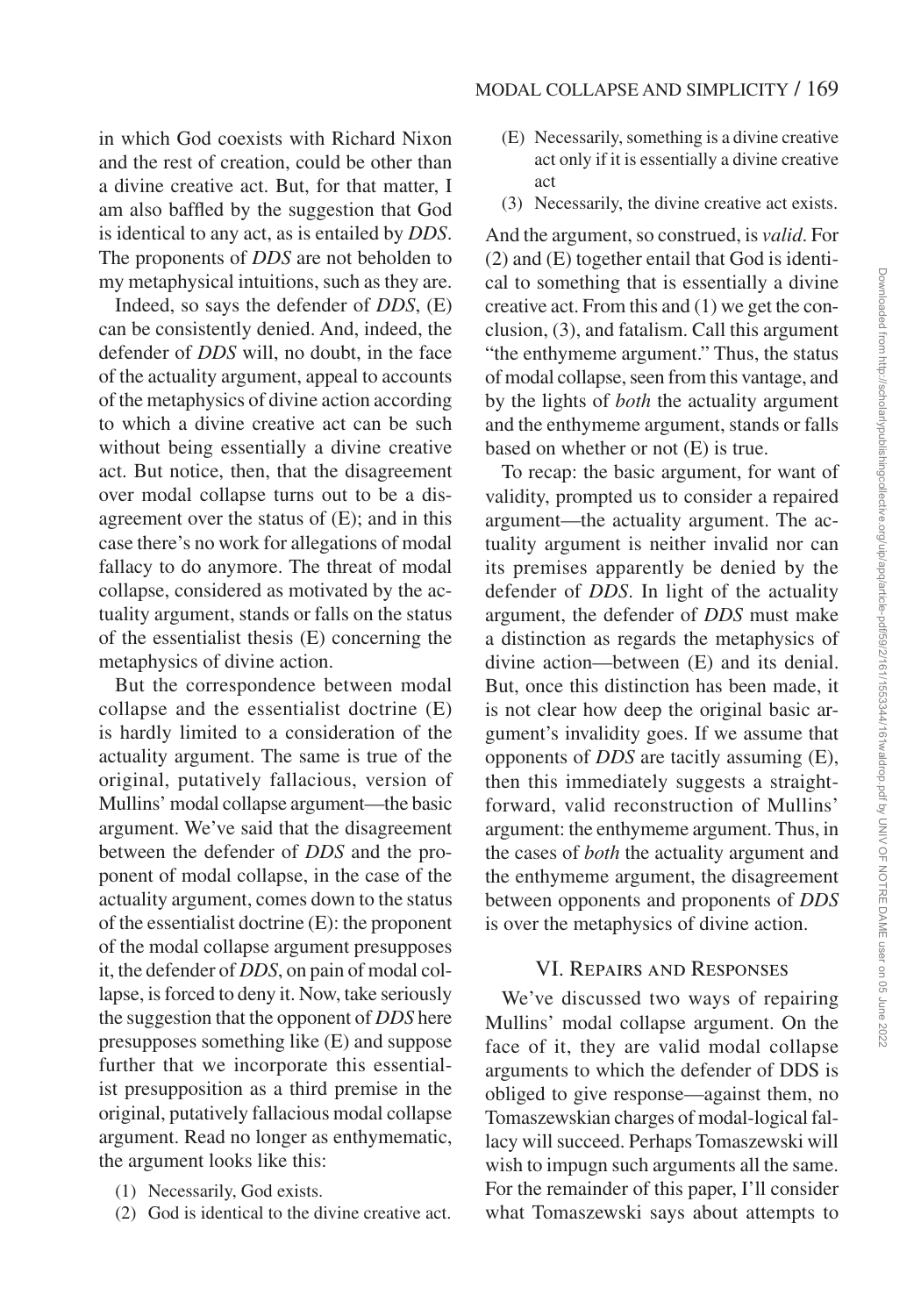repair Mullins' argument in the face of FAL-LACY.

Tomaszewski considers similar revisions of Mullins' argument and finds them all wanting. Recall that the basic argument, our initial reconstruction of Mullins' argument, comprises three numbered propositions:

- (1) Necessarily, God exists.
- (2) God is identical to the divine creative act.
- (3) Necessarily, the divine creative act exists.

Recall, further, that Tomaszewski's three suggested repairs of the basic argument involve (*i*) switching out (2) for its necessitation, (*ii*) claiming that the definite description occurring in (2) is rigid, and (*iii*) reconsidering (2) and (3) as claims *de re* about God and the divine creative act. The three suggested repairs involve three modifications of Mullins' modal collapse argument.

Since Tomaszewski's responses to these three arguments are relevant to the two arguments discussed earlier, the actuality argument and the enthymeme argument, we do well to consider them in turn. We will only focus on repairs (*i*) and (*ii*), both for the sake of space and since the issues raised for (*iii*) are essentially those we've already considered above for the actuality argument.

The moral of this encounter will be just as it was in previous sections: the real dispute is about the metaphysics of divine action. In response to these arguments, the defenders of *DDS* ought simply to do more constructive metaphysics, contrary to Tomaszewski's claims to have emancipated them from this responsibility. For the actuality argument and enthymeme argument, this is manifest in the question of whether or not a certain essentialist thesis  $(E)$  comes out true. If  $(E)$  is granted, modal collapse follows straightforwardly from *DDS*; without denying (E), the conclusion is unavoidable. In what follows, I will show that this is substantially true for each of Tomaszewski's repair-arguments as well: in each case, the vital question about the acceptability of these arguments is that of whether or not (E) is true.

### VII. Necessitation

The first of Tomaszewski's suggested repairs of Mullins' modal collapse argument, to which we now turn, involves replacing  $(2)$  in the original argument with its necessitation, so that the modified argument can be formalized as

(1)  $\Box x$  (*x* = God)  $(2^{**}) \square(God = \iota xCx)$  $(3)$  <del>□</del>*x* (*x* = *xCx*)

We will call this argument "the necessity argument." According to Tomaszewski, the necessity argument merely corrects the invalidity of Mullins' argument at the cost of replacing the original premise (2) with an affrontingly strong premise:

While this argument is valid, it is entirely open to the proponent of DDS simply to reject  $[(2^{**})]$ without any injury to DDS. DDS is directly committed only to (2), that is, to the identity of God and His act of creation. It is not directly committed to  $[(2^{**})]$ . So simply substituting  $[(2^{**})]$  for (2) is not itself sufficient to make the argument from modal collapse both valid and dialectically well situated. (p. 279)

What's the problem here? The problem, Tomaszewski alleges, is that this attempted repair cannot at once make the argument "both valid and dialectically well situated." Given that, according to Tomaszewski, the necessity argument is valid, we ought to think that the problem with modal collapse arguments so-repaired is that they are *not dialectically well situated*.

I'm quite sure I don't know what "dialectically well situated" is supposed to mean to in this context. Tomaszewski's specific application of this language does not offer much direction. I very much doubt whether dialectical well-situatedness, whatever it is, is something that can be attributed to an argument so unqualifiedly, in the way that one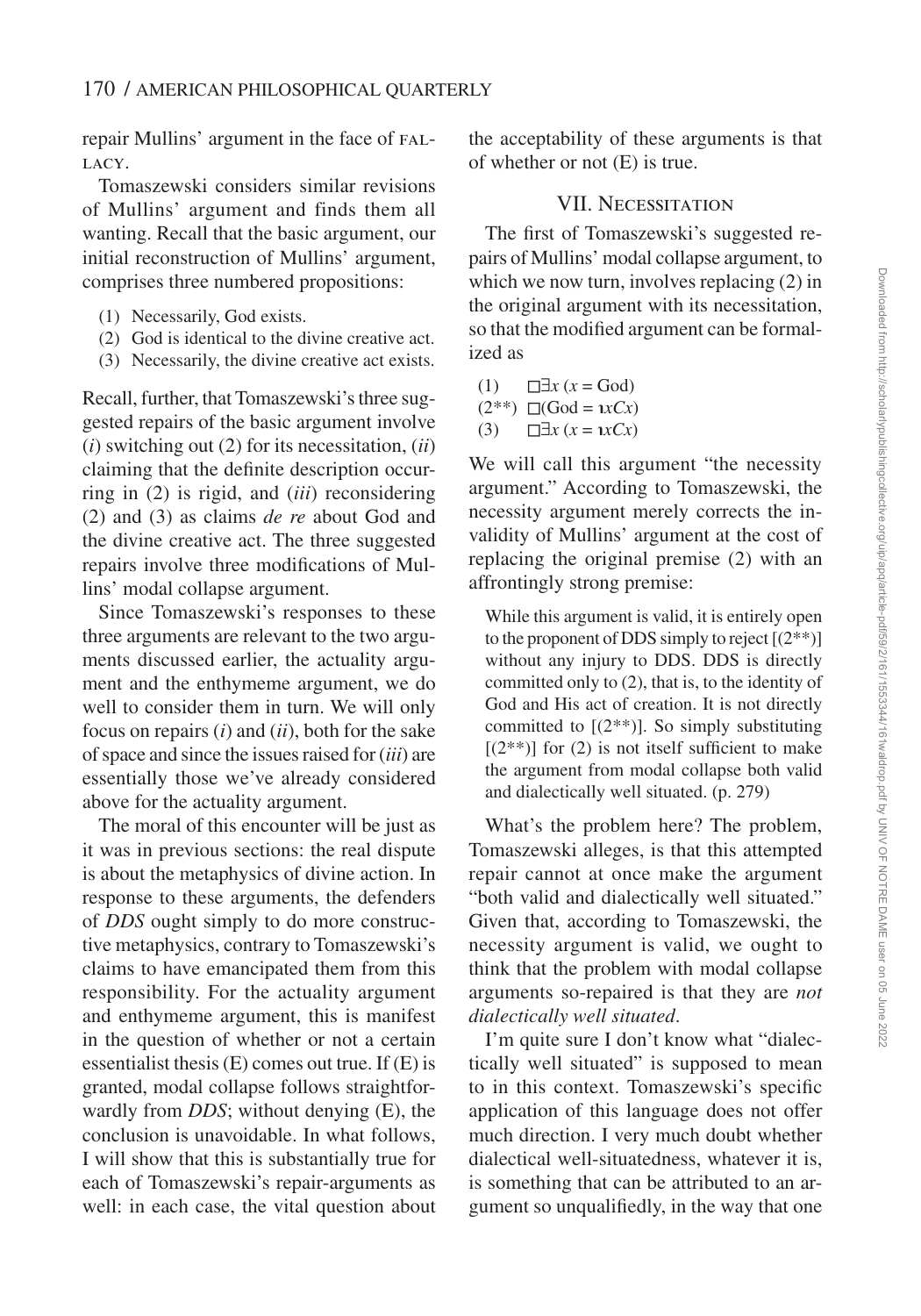may so-attribute validity or soundness. So far as I can tell, whether or not an argument is dialectically well-situated depends in part on the character of a particular dialectical situation—hence, "well-situated."

Along these lines, I also suspect that something like a type-token confusion is involved in Tomaszewski's suggestion that the necessity argument is either invalid or dialectically not-well-situated. Arguments are generally appraised for validity as a matter of their type; I assume arguments are judged for well-situatedness on a token-by-token basis. To suggest that a certain argument is either invalid or dialectically not-well-situated is a bit like saying that a certain entrée has either been in the oven for too long or has been a staple at Moravian birthdays for centuries: it's a pun. I submit that the language of well-situatedness is unilluminating for our purposes.

We'll stipulate that the notion of dialectical well situatedness is here doing duty for some well-behaved, normatively significant property of arguments that doesn't admit of this type-token confusion. (To keep things neat, we'll continue to use "dialectical wellsituatedness" to invoke this property. Its complement is what we will call "dialectical ill-situatedness.") What is this property? The only thing Tomaszewski tells us is that the necessity argument lacks dialectical wellsituatedness because  $(2^{**})$  is open to being rejected by the proponent of *DDS*. What are we to make of this?

We might understand this as an invocation of what I'll call "the compulsive standard of dialectical well-situatedness," according to which an argument is dialectically ill-situated if it is eminently possible for one's (imagined or ideal) dialectical partner to reject one of the premises or presuppositions of the argument without threat of contradiction, obvious irrationality, etc. This standard is, obviously, very strong. The necessity argument is surely not dialectically well-situated by the lights of the compulsive standard. But what follows from this?

First, I am hard-pressed to think of any interesting arguments in contemporary philosophy that are not dialectically ill-situated in *this* sense. Are we to conclude that most arguments in contemporary philosophy are dialectically inert, accordingly? Perhaps. But it seems more plausible to conclude that this standard of dialectical well-situatedness is simply inappropriate to the philosophical enterprise—certainly for the discussion of modal collapse arguments: I very much doubt that modal collapse arguments, even before Tomaszewski's supposed exorcism of them, were ever taken to have *this* sort of dialectical force.

This suggests a second, more local issue with Tomaszewski's dismissal of (2\*\*). For among the things to which the defender of *DDS* is *not* committed—in the sense of being free to deny—is the denial of fatalism itself. That there are any contingent truths is neither a corollary nor a rationally required concomitant of *DDS*. Are we supposed to think that, in principle, no modal collapse arguments, even *if* valid, would have any force against *DDS*? Not only is this facially implausible, but it is also in tension with a starting presupposition of Tomaszewski's paper—*namely*, that modal collapse arguments are worth discussing in the first place. (This is a very general problem for this sort of response to modal collapse arguments: rejecting some premise in a given modal collapse argument simply because that premise doesn't *follow from* the doctrine of divine simplicity runs the considerable risk of answering one objection by trivializing every such objection.)

Finally, Tomaszewski's criticism of (2\*\*), if it presupposes the compulsive standard of dialectical well-situatedness, smacks of selfdefeat. After all, it is entirely coherent (and, I think, advisable) for critics of *DDS* to simply deny this restrictive standard of dialectical well-situatedness. Understood this way, the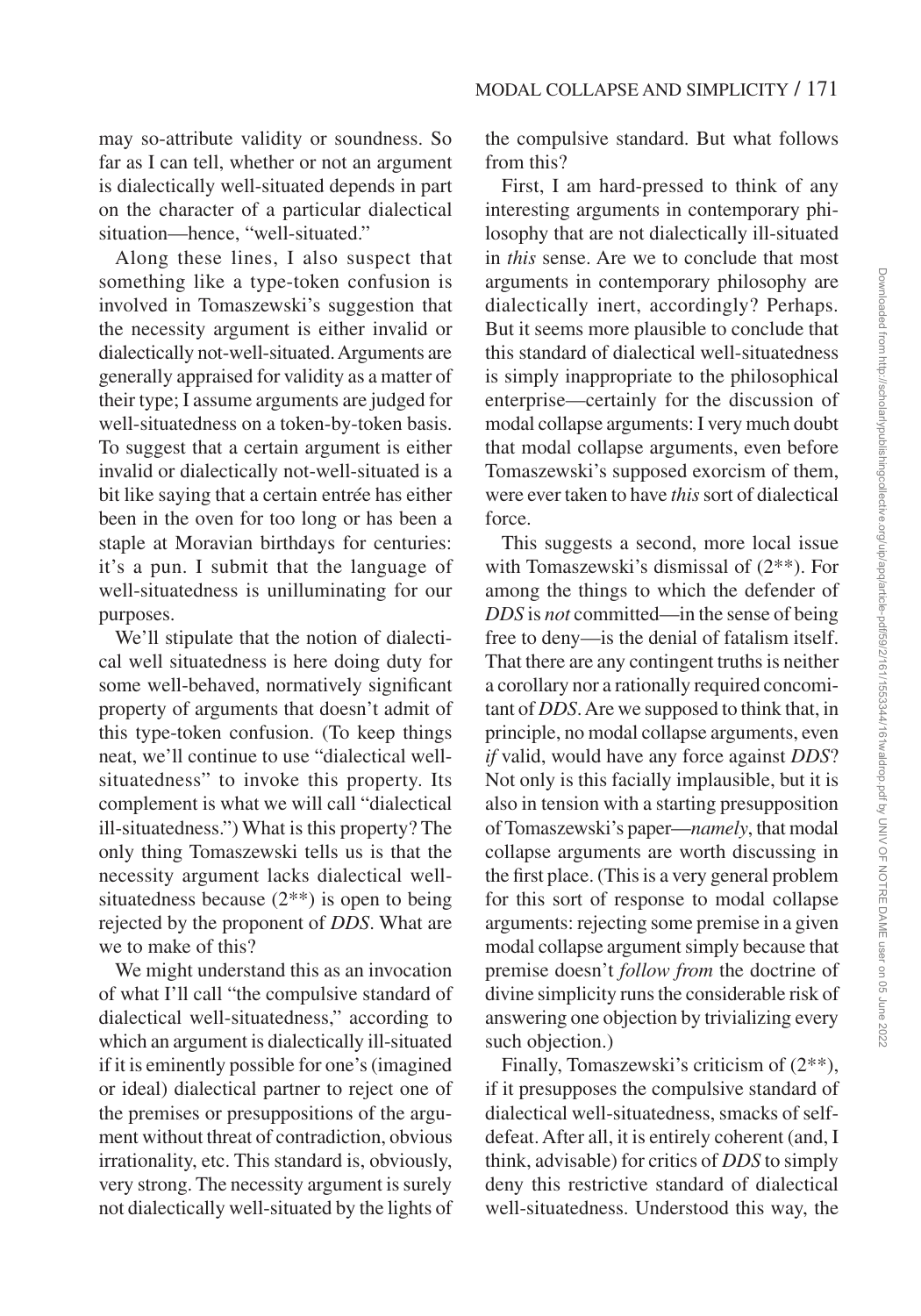suggestion that the necessity argument is not dialectically well-situated is by its own lights not dialectically well-situated. Investigating whether or not it is open to the defender of *DDS* to dismiss (2\*\*) has not, I think, illuminated any genuine dialectical inadequacies of the necessity argument.

Neither the metaphor of well-situatedness nor meditation on premise (2\*\*)'s resistibility yields a principled objection to the necessity argument. As a last hermeneutical maneuver, we might interrogate what Tomaszewski has to say about whether or not the defender of *DDS* is committed to (2\*\*) alongside commitment to (2). The notion of commitment at play is not self-disclosing. What does Tomaszewski have in mind in his application of it? What is it in virtue of which the defender of *DDS* is taken to be committed to  $(2)$  but not to  $(2^{**})$ ? Tomaszewski tells us: the defender of *DDS* is not committed to (2\*\*) on the basis of (2) because *it is contingent whether or not God's act is an act of creation*. 5

This is a substantive claim. Have we any reason to accept it? Neither the defender nor the opponent of *DDS* has any requirement *per se* to accept this claim. In fact, this claim is nothing short of a flat denial of what we have above called (E), the crucial premise in the enthymeme argument. While this is not in itself illicit, it should be clear that at this point Tomaszewski has tried to evade the modal collapse argument by invoking auxiliary metaphysical theses no less contentious than those required to make modal collapse arguments successful in the first place.

Recall that (E) entails that anything that could have been a divine creative act is essentially and uniquely a divine creative act. This thesis is sufficient to turn Mullins' putatively fallacious argument against *DDS* into a valid argument; it is also sufficient to bolster the conclusion of the actuality argument, so that its conclusion entails fatalism. What I said in the preceding section was that both modal

collapse arguments stand or fall on the status of (E), and in surveying Tomaszewski's response to the necessity argument, we see that the same is true here.

On the one hand, granting (E) plainly secures  $(2^{**})$  on the basis of  $(2)$ . On the other hand, Tomaszewski's riposte to this repair is just the reverse—denying (E) in order to block the inference from  $(2)$  to  $(2^{**})$ . Tomaszewski has not given us any principled reason to deny this inference—the defender of *DDS* is not in a better position to deny (E) than is the opponent of *DDS* to endorse it. If Tomaszewski is entitled to deny (E) in order to avoid (2\*\*), the opponent of *DDS* is likewise entitled to affirm (E) in order to motivate (2\*\*). Shy of further meta-dialectical thrusts and parries, we find that the interesting discussion to be had is over the metaphysics of divine action—which is just what I have been suggesting all along.

It is also important to note that Tomaszewski, in light of his own arguments, is here back to arguing against modal collapse in a palpably pre-Tomaszewskian mode. Recall that Tomaszewski takes the import of his discussion to be that of freeing the defenders of *DDS* from the positive burden of having to undermine modal collapse arguments by disputing their premises. But Tomaszewki's response to the necessity argument, ignoring some non-starters about dialectical well-situatedness, *just is* such an attempt at so-undermining the argument.

To summarize, Tomaszewski has not given us any reason to regard the necessity argument as unavailable to the opponent of *DDS*. On the one hand, Tomaszewski wishes to impugn premise (2\*\*) for being dialectically ill-situated, but Tomaszewski's discussion has not suggested any non-problematic standard of dialectical well-situatedness that vindicates this judgment. On the other hand, Tomaszewski seeks to deny the defender of DDS's commitment to  $(2^{**})$  by denying  $(E)$ , that is, by suggesting that divine creative acts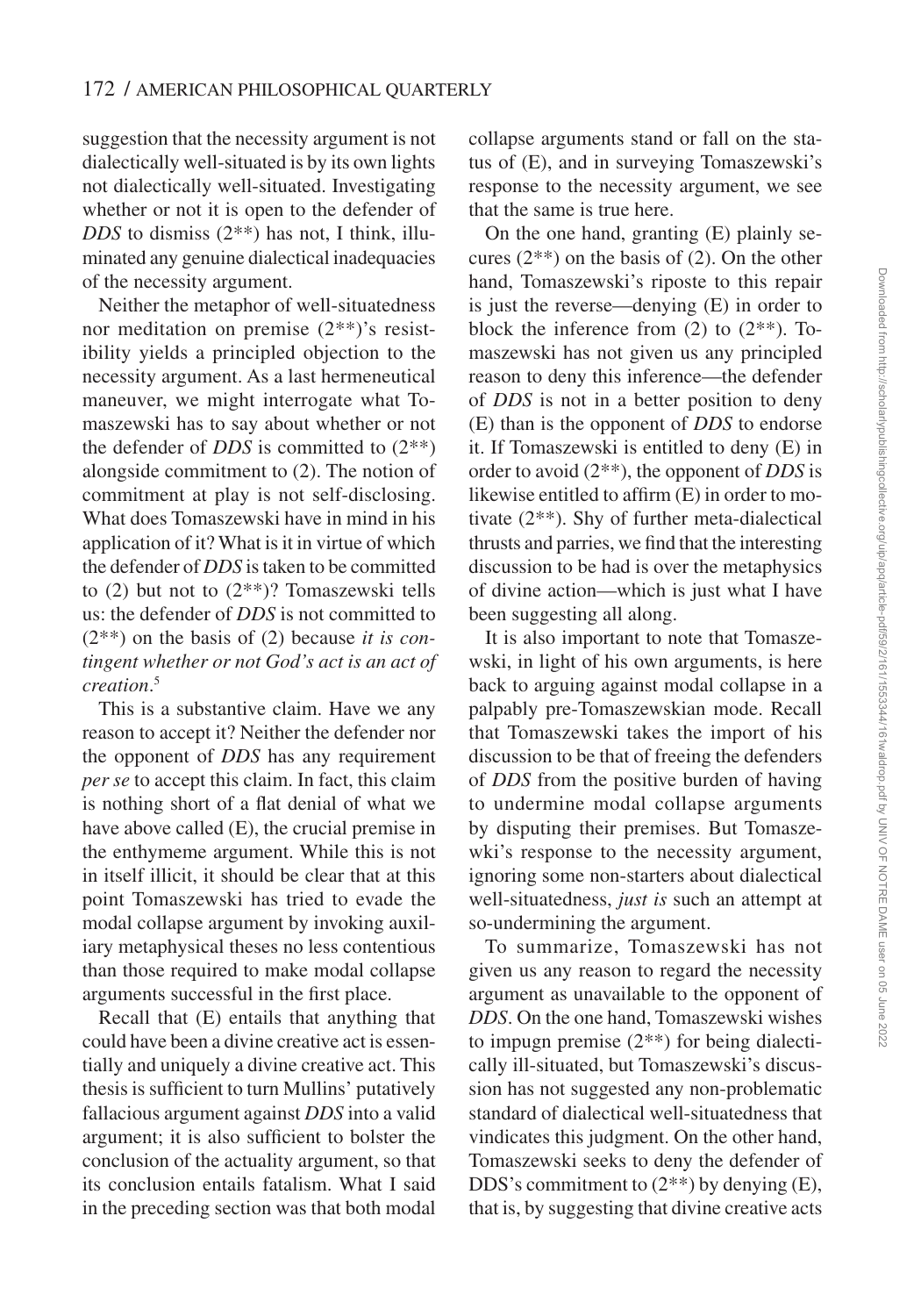are such only contingently. This suggestion, however, is not a reason to doubt the dialectical merits of  $(2^{**})$ , for the objection is by all appearances on a *dialectical par* with (2\*\*): Tomaszewski has no response to the necessity argument that does not depend on premises at least as immodest as those which he seeks to deny his opponents. We have not yet seen a principled objection to the necessity argument.

## VIII. Rigid Designation

Tomaszewski's next proposal, the final one we'll consider, is a continuation of the strategy pursued in the necessity argument. The suggestion is that we might try and establish (2\*\*) above by claiming that the singular term "the divine creative act" in the original

(2) God is identical to the divine creative act.

occurs as a rigid designator. Call this metalinguistic claim "the rigidity thesis." If the rigidity thesis is true, then "the divine creative act," translated as " $\alpha$ x $Cx$ ," is rigid and so (2) expresses an identity of individuals, where the individuals in question are designated rigidly. But, then, as we know from arguments due to Kripke (1972), such identities are necessarily true if they are true at all. So, the suggestion is that this rigidified reading of (2) would justify  $(2^{**})$  so that something like the necessity argument would go through.

Before moving to Tomaszewski's response, we do well to formulate the argument explicitly. Where we opted to construe the necessity argument as

(1)  $□∃x (x = God)$ 

$$
(2^{**})\quad \Box(\text{God}= \iota x C x)
$$

$$
(3) \qquad \Box \exists x \ (x = \mathbf{1} x C x)
$$

this will not do for Tomaszewski's proposed repair-by-rigidity. For one, we need something corresponding to the rigidity thesis itself. I will employ the following as a characterization of the rigidity thesis:

$$
((R))
$$
  $\ulcorner xCx \urcorner$  is rigid

(Since the rigidity thesis is a metalinguistic claim about a certain singular term in our modal language, I've numbered it with double brackets. In this way, we're understanding  $((R))$  as giving metalinguistic directions as to the proper interpretation of some of our ground-level quantified modal discourse.) Thus, what we will call "the rigidity argument" is the following:

- (1)  $□∃x (x = God)$
- $(2)$  God =  $\iota xCx$
- $((R))$   $\Gamma$ *xCx*<sup> $\top$ </sup> is rigid
- $(2<sup>**</sup>)$  □(God = *ιxCx*)
- (3) ◻∃*x* (*x* = ℩*yCy*)

Where  $(2^{**})$  is meant to follow from  $(2)$  and  $((R))$ , and (3) is a consequence of  $(2^{**})$  and (1). Now that we have something like a characterization of the argument, let's investigate what charges Tomaszewski brings against it.

Tomaszewski alleges that this argument begs the question:

this approach rather overtly begs the question. If 'God's act of creation' designates God in every possible world, this is just to say that God creates in every possible world . . . which is precisely the conclusion that the argument from modal collapse is intended to prove. The claim that 'God's act of creation' is a rigid designator is equivalent to the conclusion of the argument from modal collapse (namely that God creates in every possible world), and so reliance upon such a claim in the argument is question-begging. (p. 280)

How are we to understand this complaint? We can understand Tomaszewski's objection as involving three components: (i) the argument so-repaired becomes valid, but (ii) the rigidity thesis and the conclusion of the argument are equivalent, and so (iii) the argument sorepaired becomes question-begging.

I'll not question (i) since the rigidity argument is taken to be a version of the necessity argument, which we've thus far understood to be valid. I'll also leave aside the inference from (ii) to (iii), even though it is, I think,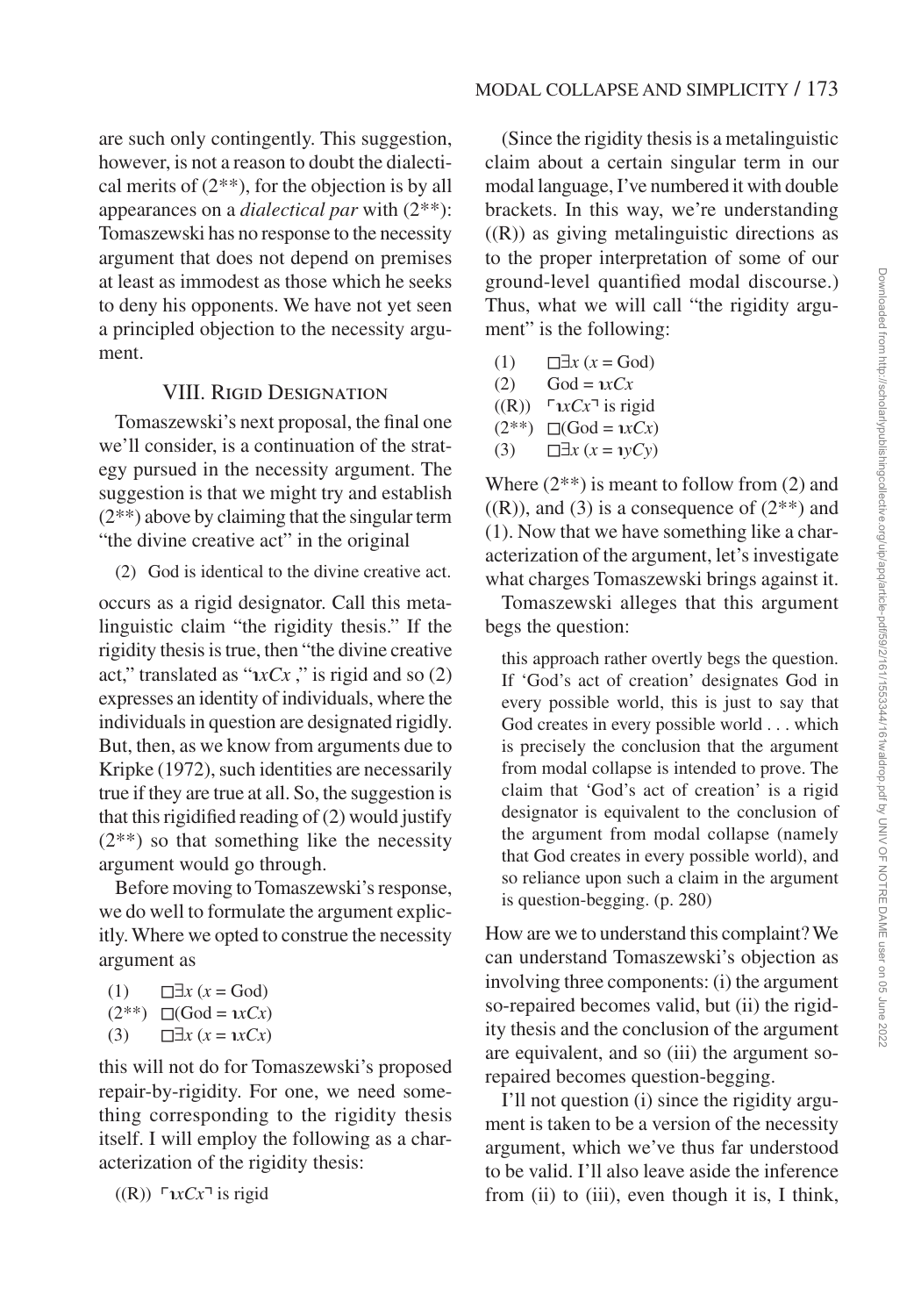dubious: It is exceedingly difficult to come up with a general, nonpragmatic notion of equivalence that suffices for an argument's being question-begging (Sinnott Armstrong 1999; Sorensen 1991; Walton 1994.) The dubiousness of this inference, though, matters very little, since the crucial inference is supposed to move from (ii) to (iii), and (ii) is simply false. The rigidity thesis is *not* equivalent to the conclusion of the argument above. In suggesting that the rigidity thesis is equivalent to the conclusion of the argument, Tomaszewski is mistaken. It is to this point that I now turn.

To begin with, we need to get clear on what the rigidity thesis amounts to, in order to avoid certain confusions. The rigidity thesis is the claim that a certain singular term in our modal language is rigid—that is, its designatum, what it designates, is constant relative to all possible circumstances. (This latter is understood in terms of invariance of reference across all *worlds of evaluation*, which must be distinguished from related notions, such as invariance of meaning across all *contexts of utterance*.) The singular term in question is the definite description "℩*xCx*," our translation of "the divine creative act." This definite description gets a Russellian semantical treatment. Given this, from  $((R))$ , we get the following:

(D) " $\iota xCx$ " is a rigid definite description

which, first of all, we must be wary not to confuse with

 $(D^*)$  " $\alpha$ *xCx*" is a rigidified definite description

We thus need to distinguish between rigid definite descriptions on the one hand and rigidified definite descriptions on the other. A rigid definite description is a definite description that, *given its ordinary interpretation*, is rigid. We'll clarify what this means in what follows. A rigidified definite description is a definite description that has, so to speak,

undergone an extraordinary semantical treatment so as to *make it rigid*.

We've already encountered one example of this, in the case of actually-rigidified descriptions like "the *actual* divine creative act." In this case, an ordinary definite description is turned into a rigid singular term by a modal operator (Soames 1998). Another example that has seen some non-negligible application in the philosophy of language is the case of definite descriptions turned into demonstratives by a demonstrative-forming operator (Kaplan 1989; Soames 1998). If the pragmatic parameters are well-understood, something like Donnellan's (1966) referential use of definite descriptions may well qualify as a way of forming rigid singular terms from ordinary definite descriptions. A rigidified definite description is plainly a different creature from a rigid definite description. The point of rigidifying a definite description is precisely that of forming a singular term that *does not* behave like an ordinary definite description. Thus, we must not associate  $(D^*)$ with  $((R))$ :  $(D^*)$  rests on a tempting but ultimately confused misreading of  $((R))$  and is patently unworkable for our purposes.

So, what are rigid definite descriptions, as, according to (D), we take "*xCx*" to be? Properly understood, ordinary definite descriptions come out as rigid or flaccid (that is, nonrigid) depending on metaphysical issues that are independent of the stipulative powers of language users. An ordinary definite description refers to whatever uniquely instantiates the (perhaps relational) properties designated by the nominal expression appended to the definite article. An ordinary definite description has the same designatum at all worlds just in case (a) no two things could have instantiated those properties, (b) nothing that could have uniquely instantiated those properties could have existed without so-instantiating them, and (c) nothing that could have failed to instantiate those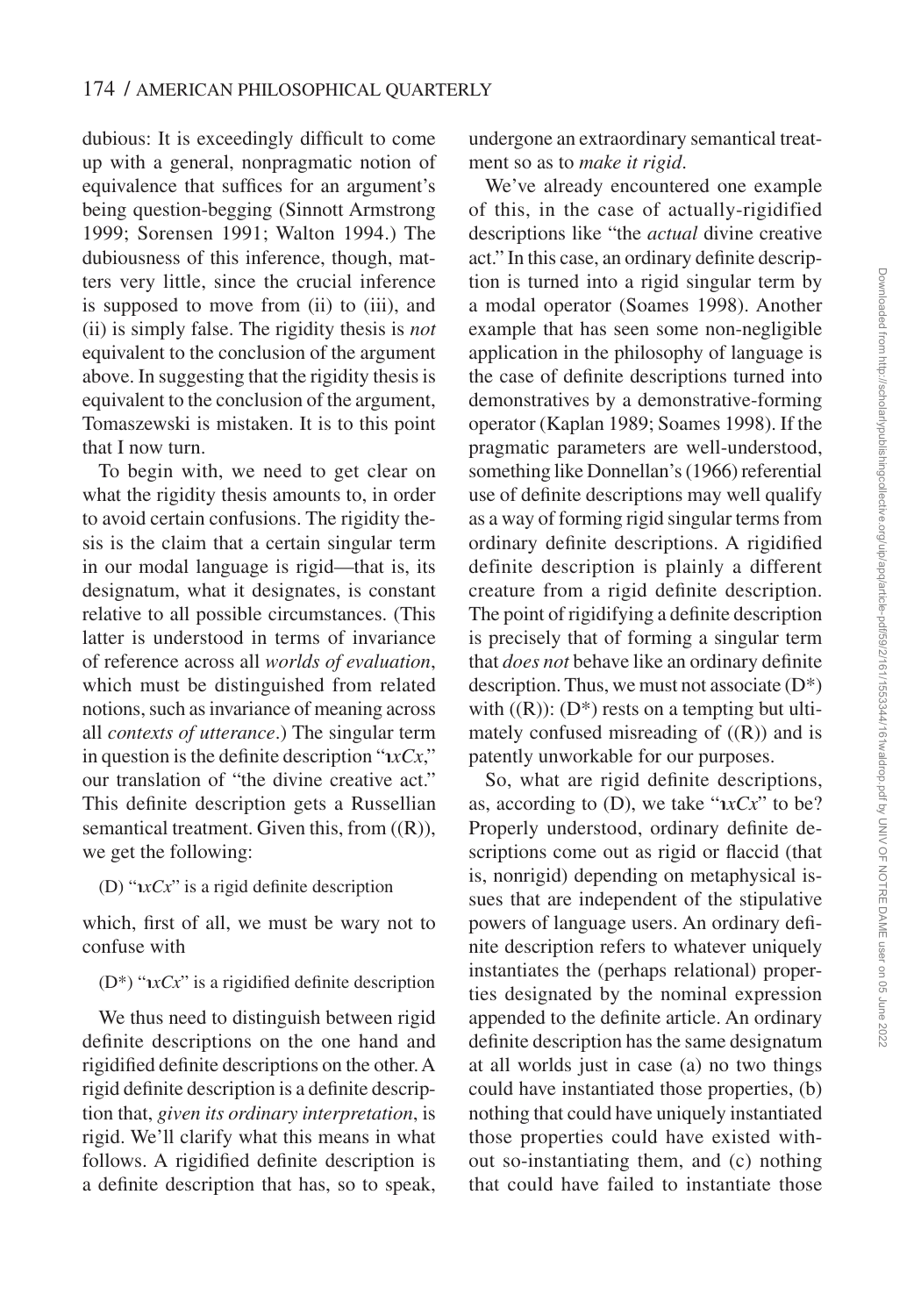properties could have existed without failing to so-instantiate them. Seen this way, the rigidity of ordinary definite descriptions is a matter of the modal profile of certain properties.

Consider three cases of rigid definite descriptions, one uncontroversial, another more readily controvertible, and a third theorygenerated.

First, consider the definite description "the square root of 9." The rigidity of this definite description is taken to follow from the necessity of mathematical truths, so that nothing other than 3 could have been the square root of 9. The modal robustness of any number's arithmetical properties ensures that a mathematical definite description, if it possibly designates anything at all, necessarily designates one and the same thing.

Second, consider Kripke's (1972) thesis of *the essentiality of origin*. According to this doctrine, certain of a thing's *origination properties* are essential to them. For example, no person could have had biological parents other than the biological parents that they actually have. No statue formed from a block of marble could have been formed from a block of cheese. These properties of *being parented by so-and-so* and *being formed from so-and-so* are essential properties of the individuals that instantiate them. But, if any of these origination properties are required to be only *uniquely* instantiated if at all, then these origination properties can provoke the rigidity of certain definite descriptions. To borrow an example from Scott Soames (2011), let *sperm*<sub>(a)</sub> and  $egg_{(b)}$ be names designating the sperm and egg, respectively, whose communion eventually led to the development of Saul Kripke. Then, if Kripke exists, the definite description "the individual that developed from the communion of *sperm*<sub>(a)</sub> and  $egg_{(b)}$ " designates Kripke. Moreover, because the property of *having developed from* sperm<sub>(a)</sub> *and* egg<sub>(b)</sub> is

an origination property, Kripke has this property essentially. Thus, the definite description "the individual that developed from the communion of  $sperm_{(a)}$  and  $egg_{(b)}$ " is a rigid definite description, assuming Kripke is right about the essentiality of origin. In this case, the rigidity of the definite description owes to the modal profile of certain properties, in this case, origination properties uniquely had by Kripke.

Finally, in Alvin Plantinga's (1979) modal metaphysics, we can generate rigid definite descriptions arbitrarily in the following way. In Plantinga's modal metaphysics, individuals are related one-to-one with what are called *individual essences*. A central component of Plantinganian actualism is the thesis that individuals, though they needn't exist, instantiate individual essences that exist necessarily. In this way, Plantinganian actualism recruits necessarily existing surrogates for contingently existing individuals. For now, the important point is this: individual essences are properties such that, necessarily, they are instantiated only if they are uniquely instantiated essential properties of whatever instantiates them. So, if  $\sigma$  is an arbitrary Plantinganian individual essence, and "Σ(*x*)" is a one-place predicate expressing σ, then the definite description " $\iota x \Sigma(x)$ " is a rigid definite description. Once again, the rigidity in question is not chiefly grounded in semantic matters—the rigidity of a definite description whose nominal connotation is a Plantinganian essence is a consequence of the modal profile of Plantinganian essences.

In each of these cases, the proper judgments about rigidity are motivated by substantive metaphysical commitments, and not the other way around. Similarly, if one wants to contest these claims about rigidity, the way to do it is to contest the underlying metaphysics. No data from linguistics, no stipulations concerning one's referential intentions and, I should add, no charges of question-begging should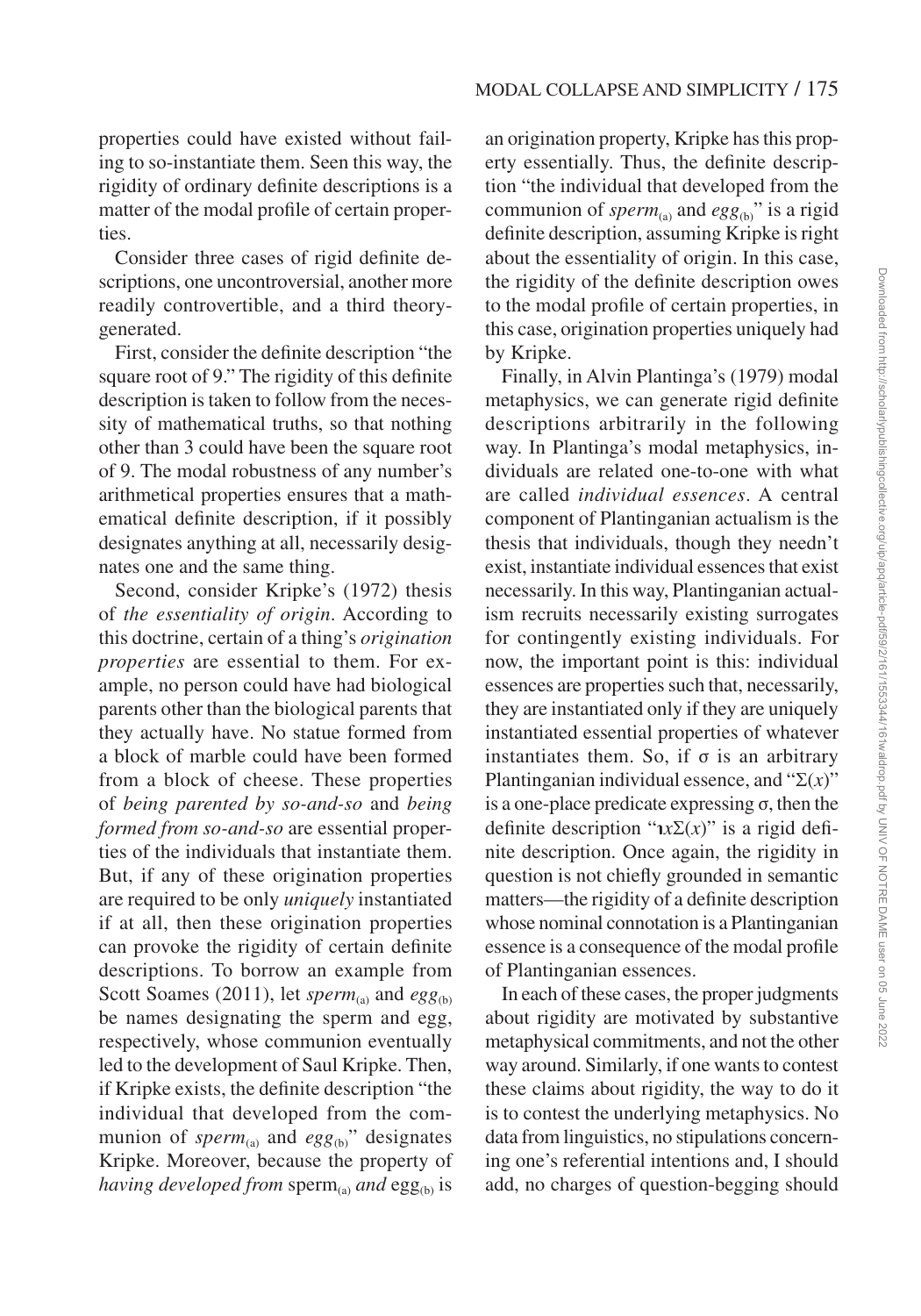influence our judgments about the rigidity or flaccidity of ordinary definite descriptions: whether or not these singular terms are rigid is a sheer matter of the metaphysics of properties.

We are now in a position to appreciate the import of the rigidity thesis. We've seen that the rigidity thesis entails that the definite description involved in the rigidity argument is a rigid definite description, rather than a rigidified definite description. We have also seen that the proper evaluation of such an ordinary definite description as either rigid or flaccid is a substantive matter—a matter of the modal profile of the properties connoted by the description in question.

So, the rigidity thesis should be understood, on pain of being grossly misunderstood, as a claim about the definite description "℩*xCx*," to the effect that the property (or properties) connoted by the predicative expression "*Cx*," the property *being a divine creative act*, is a property that nothing could have had nonessentially, and that necessarily no distinct individuals could have had.<sup>6</sup>

We are now in a position to see that Tomaszewski's claim that the rigidity thesis is equivalent to the conclusion of the rigidity argument is mistaken. The conclusion of the rigidity argument is the proposition that necessarily something is the divine creative act. That is clearly not equivalent to the proposition that nothing could have been the divine creative act without being essentially uniquely the divine creative act. Consider: the rigidity thesis is compatible with there being no divine creative act, not so for the conclusion of the rigidity argument.

As far as I can tell, the reason Tomaszewski makes this mistake is not a subtle confusion of modal semantics *vis-à-vis* metaphysics, though these issues surely welcome such confusions. Tomaszewski's mistake is more basic. Recall how Tomaszewski describes the matter of question-begging: "If 'God's act of creation' designates God in every

possible world, this is just to say that God creates in every possible world." But here Tomaszewski misunderstands the claim that the singular term "the divine creative act" rigidly designates whatever it designates (the rigidity thesis) as the thesis that the definite description "the divine creative act" rigidly designates what Tomaszewski *takes it* to designate (i.e. God). The latter claim *is not* the rigidity thesis.

Far from it. Contra Tomaszewski, the rigidity thesis doesn't even *entail* the conclusion of the rigidity argument. This much is important. By my reckoning, one ought *only* take the rigidity thesis to entail that "the divine creative act " rigidly designates God if one has antecedently accepted that God is one and the same as the divine creative act—that is, if one has assumed *DDS*. But this much is clearly *not* to be taken for granted: it's what we're arguing about in the first place. Those that do not endorse *DDS* do not apparently have any reason to believe that the rigidity thesis so much as entails that "the divine creative act" rigidly designates God.

We've seen that Tomaszewski's objection to the rigidity argument is very seriously flawed. Let me finally take note of something further. The rigidity thesis, as we've seen, should be understood as chiefly implicating the modal profile of certain properties expressed by the description "the divine creative act." As it happens, we can do little better than to conscript our old friend (E) as an object-language construal of the rigidity thesis. That is, the definite description "the divine creative act" comes out rigid only if, necessarily, anything that could have been a divine creative act is uniquely and essentially the divine creative act; and anything that could have been a divine creative act is uniquely and essentially so only if "the divine creative act" is rigid. That is, the rigidity thesis is true if and only if (E) is. So, we see once again that our discussion of the rigidity argument can be fruitfully thought of as revolving around (E)—a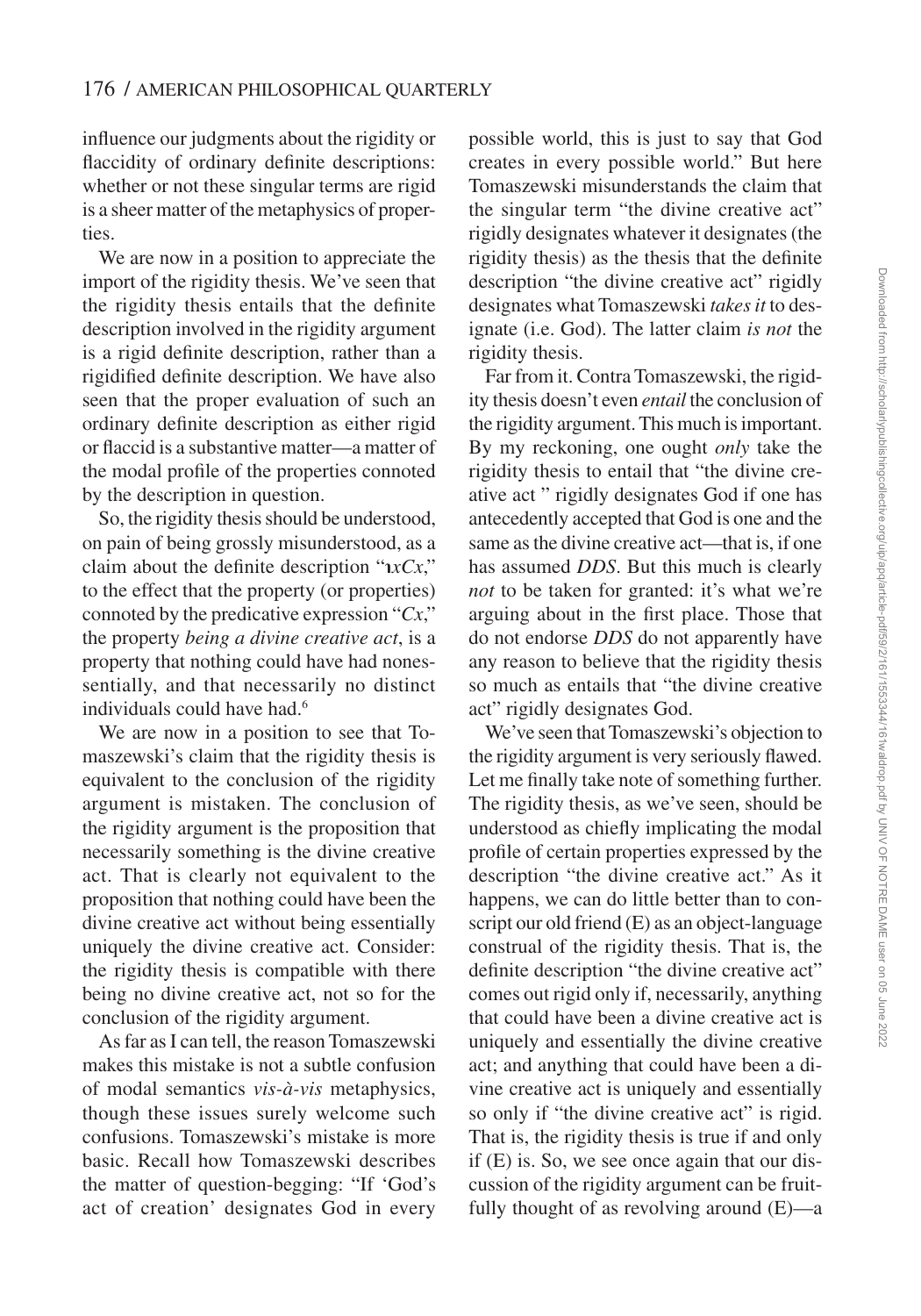nontrivial thesis concerning the metaphysics of divine action.

# IX. Modal Collapse and Divine Simplicity

After examining Christopher Tomaszewski's recent diagnosis of modal collapse arguments against *DDS*, I have argued at length that Tomaszewski's conclusions are eminently dubitable. Even if we grant Tomaszewski's claim that Mullins' modal collapse argument is fallacious for the reasons Tomaszewski cites, there apparently are modal collapse arguments to which Tomaszewski's criticisms do not—indeed, *cannot*—apply. Further, in response to Tomaszewski's suggestion that Mullins' argument cannot be repaired, I've offered two new arguments—the actuality argument and the enthymeme argument—as well as defended two of the three arguments that Tomaszewski considers—the necessity argument and the rigidity argument.

Each of these arguments, in order to have force against the doctrine of divine simplicity, requires something like an endorsement of (E), a nontrivial thesis about the individuation of divine actions. I've also argued, in examining Tomaszewski's objections to the necessity argument and the rigidity argument, that the only principled objections available to the defender of *DDS* similarly depend on a straightforward *rejection* of (E). Thus, what we have are four valid modal collapse arguments against *DDS*, the success of which depends on (E), and to which the only available response, shy of denying *DDS* itself, is to reject (E).

If (E) is true, then the conclusion of the actuality argument, the premises of which

are all corollaries or concomitants of *DDS*, entails fatalism. Moreover, if (E) is true, then we have a bridge premise connecting the two premises of Mullins' original argument to its conclusion, so that the enthymeme argument goes through. By the same token, (E) serves as a bridge connecting the second premise of Mullins' original argument (to which the defender of *DDS* is committed) to the stronger second premise of the necessity argument. Finally, if (E) is true, the rigidity thesis at issue in the rigidity argument comes out true: if (E) is true, then "the divine creative act" is a rigid definite description. In sum, if we grant (E), we have a quartet of strong modal collapse arguments against *DDS*.

The defenders of *DDS*, on pain of accepting fatalism, ought to deny (E). Contrary to Tomaszewski's pronouncements about the debate over divine simplicity and modal collapse, defenders of *DDS* simply cannot respond to modal collapse arguments without doing constructive metaphysics and philosophical theology. In closing, I want to offer a different, positive diagnosis.

What is at issue in this narrow discussion of modal collapse and divine simplicity is the metaphysics of divine action. Is (E) true? This is a question for metaphysicians and philosophical theologians. If the subterranean argument of my paper holds water, this question is also *an interesting question*: it effectively decides the question of whether or not some sort of modal collapse follows from the doctrine of divine simplicity.<sup>7</sup>

*University of California, Irvine*

#### **NOTES**

An earlier version of this material was presented to an audience at Calvin College. Many thanks to Lee Hardy, Christopher Menzel, Fabio Lampert, Ryan Mullins, Steven Nemes, Gerard Rothfus, Chad McIntosh, and to two anonymous reviewers. Special thanks to Kevin Timpe are in order for helpful comments, as well as for supererogatory assistance and encouragement.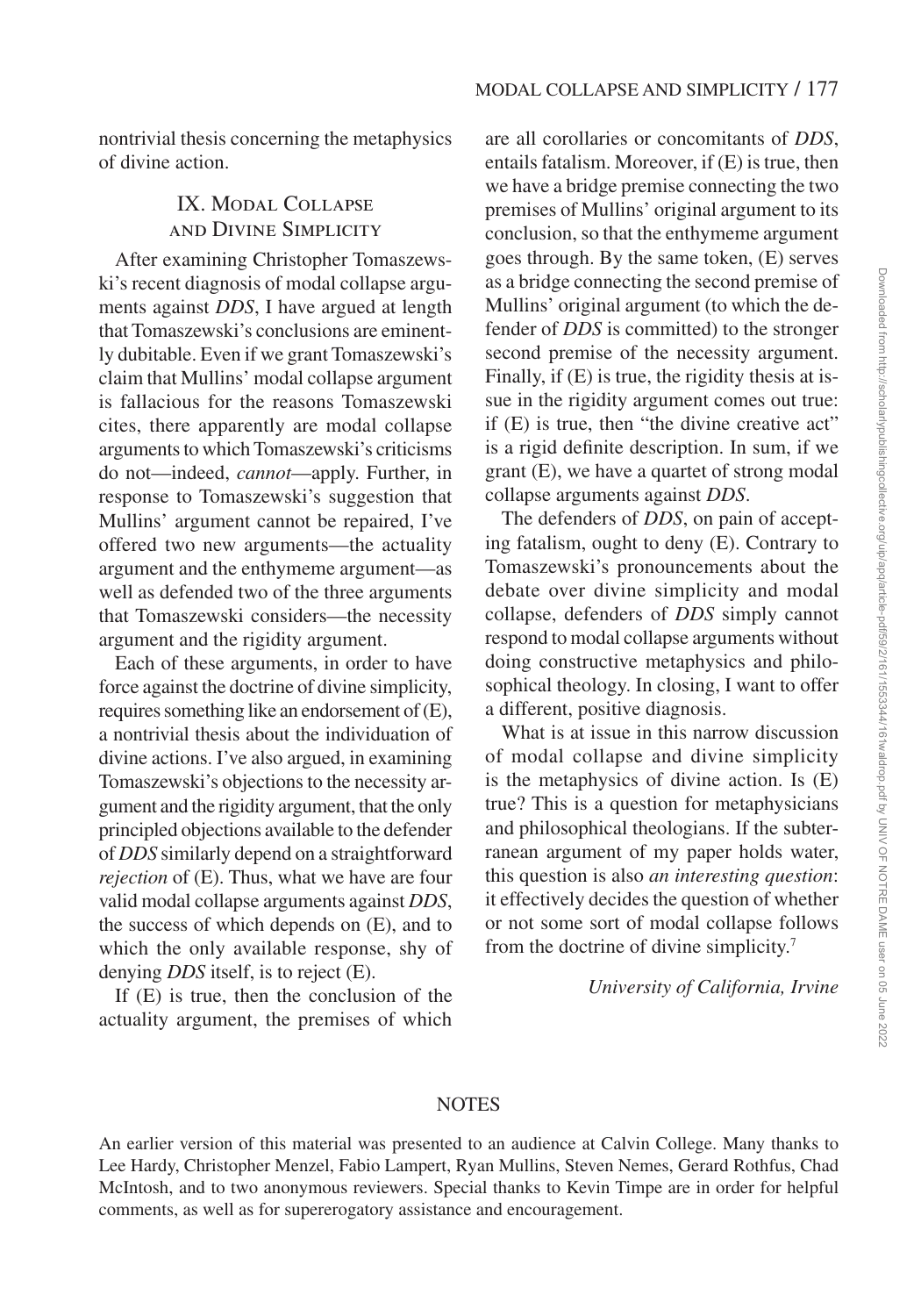#### 178 / AMERICAN PHILOSOPHICAL QUARTERLY

1. Though Tomaszewski himself leaves out the details, there are a few suggestions as to how this might go. For example, we'll say that where *w* is a possible world, the world-proposition  $p_w$  is the proposition such that, necessarily, it is true if and only if *w* is actual. If there are such world propositions, then we can also countenance the following Cambridge property: the property *being such that pw*, where *w* is an arbitrary possible world. Thus, if necessarily something is such that  $p_w$ , then necessarily *w* is actual. Alternatively, if we cannot avail ourselves of world propositions, we can avail ourselves of infinitary conjunctions of propositions characteristic of unique possible worlds.

2. He writes: ". . . since we can construe God's act of creation as specifically as we might like, allowing 'act of creation' to denote the act which creates our world down to every last apparently contingent detail, the argument seems to establish not only the necessity of creation, but of this creation, such that every fact about our world is necessitated." (p. 277)

3. As usual, symbolizing claims of the form ⌜God is essentially *F*⌝ as ⌜◻(God is *F*)⌝ can be tolerated just as long as we can assume, for the sake of argument, that God exists necessarily. Given that premise (1) secures just this assumption, we can assume that there is no important difference between properties that God has essentially and those that, necessarily, God has.

4. In order to see how descriptions can be rigidified by an actuality operator, consider a simple framework for the intensions of singular terms, sentences, and *n*-place predicates. We write  $\|S\|^w$ ,  $\|t\|^w$  or  $[[F(x_1,...,x_n)]]^w$  for the interpretation of a sentence *S* or singular term *t* or *n*-ary predicate  $F(x_1,...,x_n)$ , respectively, with respect to a world of evaluation *w*. Call a singular term *t rigid* iff for all worlds *w* and w',  $[[t]]^w = [[t]]^w$ . That is, a term *t* is rigid iff its referent is invariant across worlds of evaluation. The iota operator *xx* takes a unary (perhaps complex) predicate  $F(x)$  to form a singular term  $xFx$  interpreted so as to refer, for a world *w*, to the unique individual *o* such that  $o \in [[F(x)]]^w$ . We also have the truthconditions for the modal operator @, letting α be the designated world (the actual world), according to which, for any sentence *S* and world *w*,  $[\![\mathcal{Q}S]\!]^w = [\![S]\!]^{\alpha}$  (Kaplan 1979). Putting all of this together, we get that for any world *w*,

 $[\![\mathbf{r} \times \mathbf{r} \times \mathbf{r} \times \mathbf{r}] \cdot \mathbf{r}$  = the unique *o* such that  $o \in [\! [\langle \lambda x. \mathbf{r} \times \mathbf{r} \times \mathbf{r} \times \mathbf{r} \times \mathbf{r} \times \mathbf{r}] \cdot \mathbf{r}$ 

- $=$  the unique *o* such that  $o \in [F(x)]^{\alpha}$
- $=$   $\left[\left[nxFx\right]\right]^{\alpha}$

Therefore,  $\iota x \otimes Fx$  is rigid: for all worlds *w* and *w'*,  $[\![\iota x \otimes Fx]\!]^w = [\![\iota x \otimes Fx]\!]^w = [\![\iota x Fx]\!]^{\alpha}$ . Definite descriptions, if they designate at all, when prefixed by an actuality operator, become rigid.

5. But it might be objected: aren't proponents of DDS committed to (2\*) in virtue of being committed to the necessity of DDS itself? If God is not only simple, but necessarily simple, doesn't it follow that He is necessarily identical to His act of creation? It does not. What follows from DDS is the necessary identity of God with God's act. But that God's act is an act of creation is a contingent fact not entailed by DDS. (pp. 279)

6. This discourse about properties is, of course, a metaphysical gloss on some truisms about the truthconditions of sentences involving rigid definite descriptions in an interpreted quantified modal logic. Defenders of *DDS* will, no doubt, object to this way of speaking, since, on some views, *DDS* involves commitment to the view that God has *no properties whatsoever*. Nothing I say employing property-talk, cannot be in essentials translated into talk of true-predications and the modal statuses thereof. This much avoids concerns about the legitimacy of property-talk, since all parties to the debate agree that there are *true predications* of God (lest we fall into self-contradiction).

7. See Nemes (2019) for a somewhat similar diagnosis, and for a response in favor of *DDS* along the lines I have been recommending.